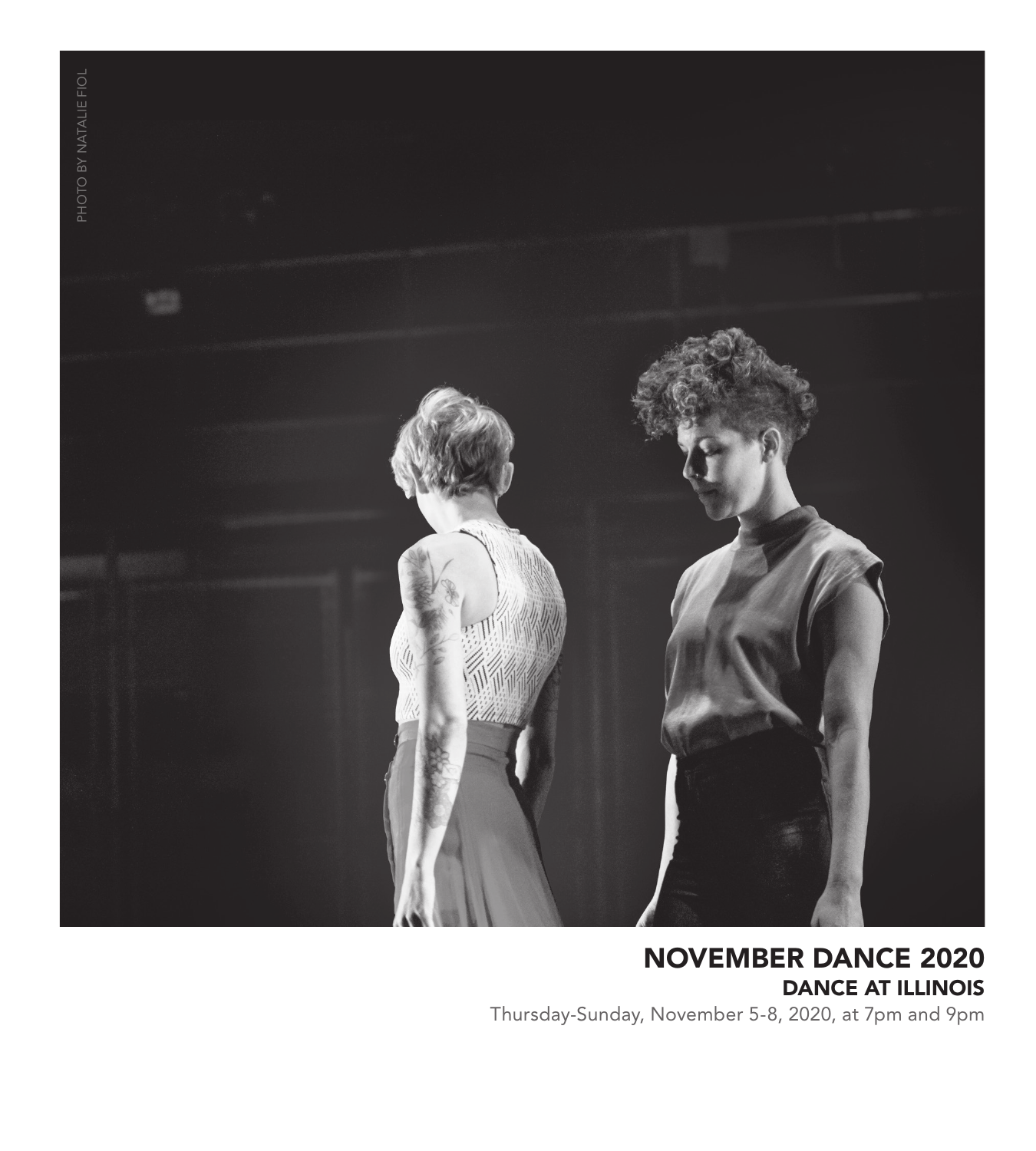## WELCOME

Why do humans tend to carry on no matter what? Despite multiple pandemics colliding and the numerous obstacles in our way . . . we are moving forward because it's in our blood. These limitations have been frustrating and exhausting, but have also filled us with gratitude knowing that the practice of being in the body and listening and creating from its vast resources is, simply put, . . . precious. We invite you to enjoy these dances that are a result of the strange yet wonderful moments together this fall.

Due to the tragic cancellation of performances at Krannert Center, we had unprecedented access to the Krannert stages, which provided an unexpected opportunity. What if we "flipped the script" and asked our extraordinary team of Krannert Center set designers to build something that provided a COVID-safe environment to dance? The lighting, costume, and sound designers joined in and set the stage for how the dances were to be made. That is not how it usually happens! Even though each of the choreographers are responding to the same prompts, each artist has made a very different dance.

Graduate students Kayt MacMaster and Sarah Marks Mininsohn are collaborating on a piece that evokes mythic folklore—drawing on an eclectic mix of imagery from cowgirls, herding, and minotaurs to teacups and nests. Professor Sara Hook's work *Cedar Closet* has been wrested together from remnants of old dances that now

collide and catalyze into a fresh archive of this present moment. Professor Endalyn Taylor's work *Boxed* asks us to reflect and reconsider our perceptions of not only ourselves, but also the identities we form in relationship to our race, gender, age, ability, and country. Graduate student and choreographer Bevara Anderson will offer a meditation of quietude, a welcome gift for this unsettled world. This dance will be performed by our first-year students, a new Dance at Illinois tradition, which will enable our audiences to get to know our initiates from their first performance to their last senior concert!

We are excited for audiences to engage with this work through a combination of a live experience and technology spinoffs. Each piece will be livestreamed twice, at 7pm and 9pm over four consecutive nights. Fewer than 50 students will attend the live performances, thus energizing the performers and the audiences. Each night, there will be an interactive experience for the audiences and the artists to talk, discuss, and share the unique journey they took in making the work.

Whether you are interacting with the work from down the block or from your home 3,000 miles away, we hope that the spirit and grit of making work during this difficult time will inspire you to connect with the preciousness of life. As long as the heart beats, the blood surges. Enjoy!

—Jan Erkert, concert director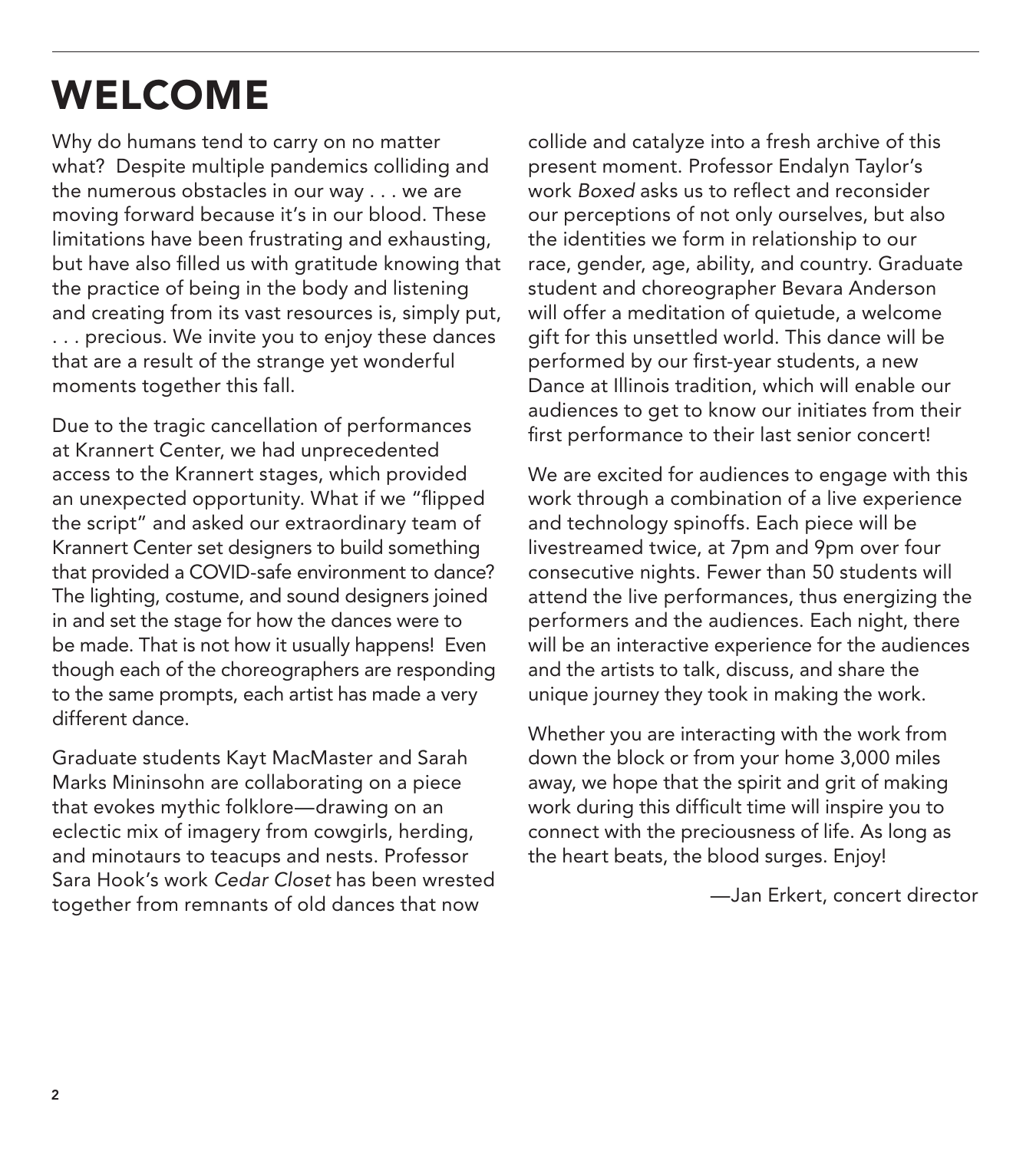## PROGRAM

## NOVEMBER DANCE 2020 ILLINOIS THEATRE

Jan Erkert, concert director Thursday-Sunday, November 5-8, 2020, at 7pm and 9pm

## *herd tale*

Sarah Marks Mininsohn and Kayt MacMaster

*Cedar Closet*  Sara Hook

*Boxed*

Endalyn Taylor

## *Stages Of*

Bevara Anderson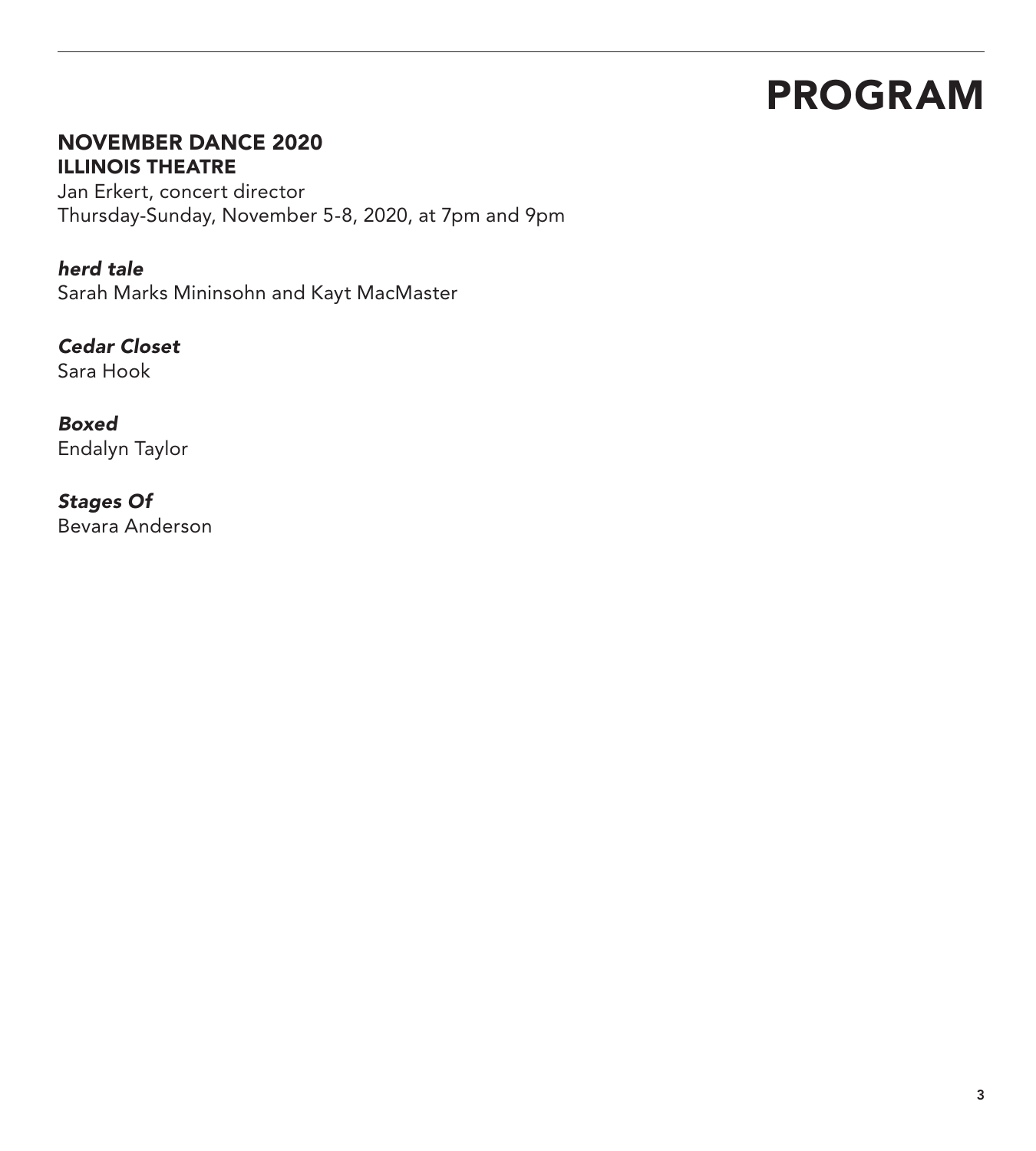## *herd tale*

**CHOREOGRAPHY** Sarah Marks Mininsohn and Kayt MacMaster

COMPOSER/MUSIC Daniel Massey

MEDIA DESIGNER John Boesche

COSTUME COORDINATOR Vivian Krishnan

LIGHTING DESIGNER Gryffon Cloud

SOUND DESIGNER Daniel Massey

STAGE MANAGER Greg Mueller

## **DANCERS**

Sydney Hagerman Kate Henderson Rachel Maramba Annie Morgan Izzy Seegers Aliah Teclaw Sydney Tschosik Jessica Ziegler Cassidy Zins

## NOTES/ACKNOWLEDGMENTS

*herd tale* was created in collaboration with the dancers. Their labor and choreographic contributions make the work possible.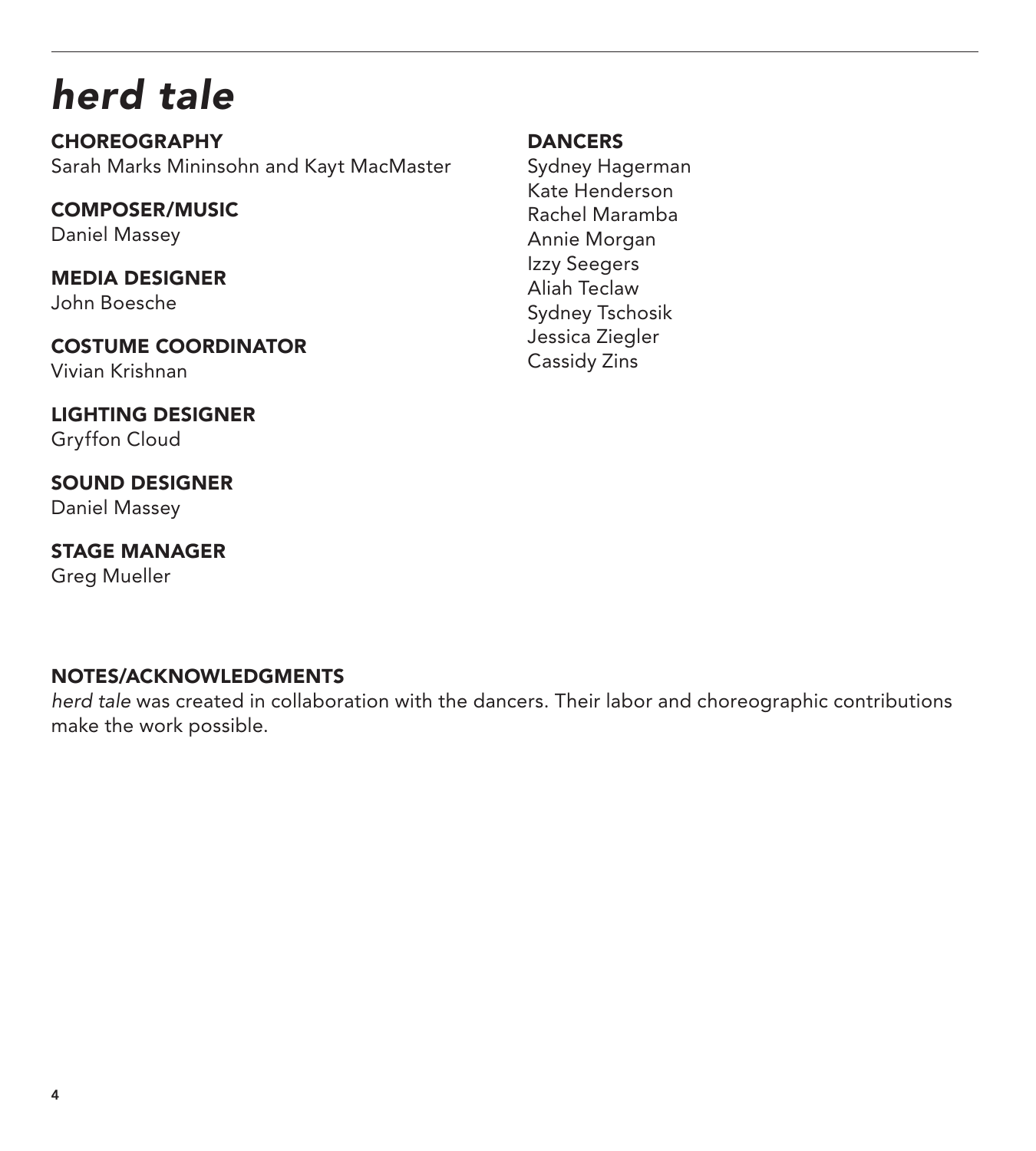## *Cedar Closet*

### CHOREOGRAPHY

Sara Hook

## **MUSIC**

Musical performance by Chip McNeill and Saori Kataoka

## COSTUME COORDINATOR

Vivian Krishnan

## LIGHTING DESIGNER

Gryffon Cloud

## MEDIA DESIGNERS John Boesche

Laura Chiaramonte

## SOUND DESIGNER

Daniel Massey

## STAGE MANAGER

Mary Kate Baughman

## **DANCERS**

Melanie DuBois Noa Greenfeld Jacob Henss Jakki Kalogridis Kayt MacMaster Mya McClellan Sarah Marks Mininsohn Rachel Rizzuto Kristen Whalen Cassidy Zins

## **NOTES**

This work was built using movement material from my large repertory of solos, some of which were made as far back as 1994. Each dancer learned a different solo or solos from archival footage. We then worked together to wrangle the dances into a new entity by experimenting with various proximities to each other, borrowing moments and flavors from each other, augmenting, multiplying, and exaggerating some movements, and creating spatial and rhythmic relationships between the soloists. We have sought to embrace the contemporary moment while we revisit these works, combing backwards in order to move forward with safety and with conscious optimism. We have also sought to let the work of each of the designers affect the shape, content, and experience of the work.

## ACKNOWLEDGMENTS

I want to thank the cast who all worked independently and in concert with each other with the utmost professionalism and dedication to this process. They have approached unearthing these works with intense respect, grit, enthusiasm, and commitment. They have also taken full advantage of the lessons contained within these solos while adding their own indelible stamp to the original material and to this group incarnation.

I would also like to thank the many soloists in the past who have inhabited and vivified the original works in performance over the past decades: Racy Brand, Mary Cochran, Esteban Donoso, Emilie Plauche Flink, Alexander Gish, Claire Happel, Rebecca Hutchins, Elizabeth Johnson, Lindsey Marlene, Angela, Fledderman Miller, Cara Newman, Kendra Portier, Denise Posnak, Erika Randall, Amber Sloan, Endalyn Taylor, Luc Vanier, Katie Williams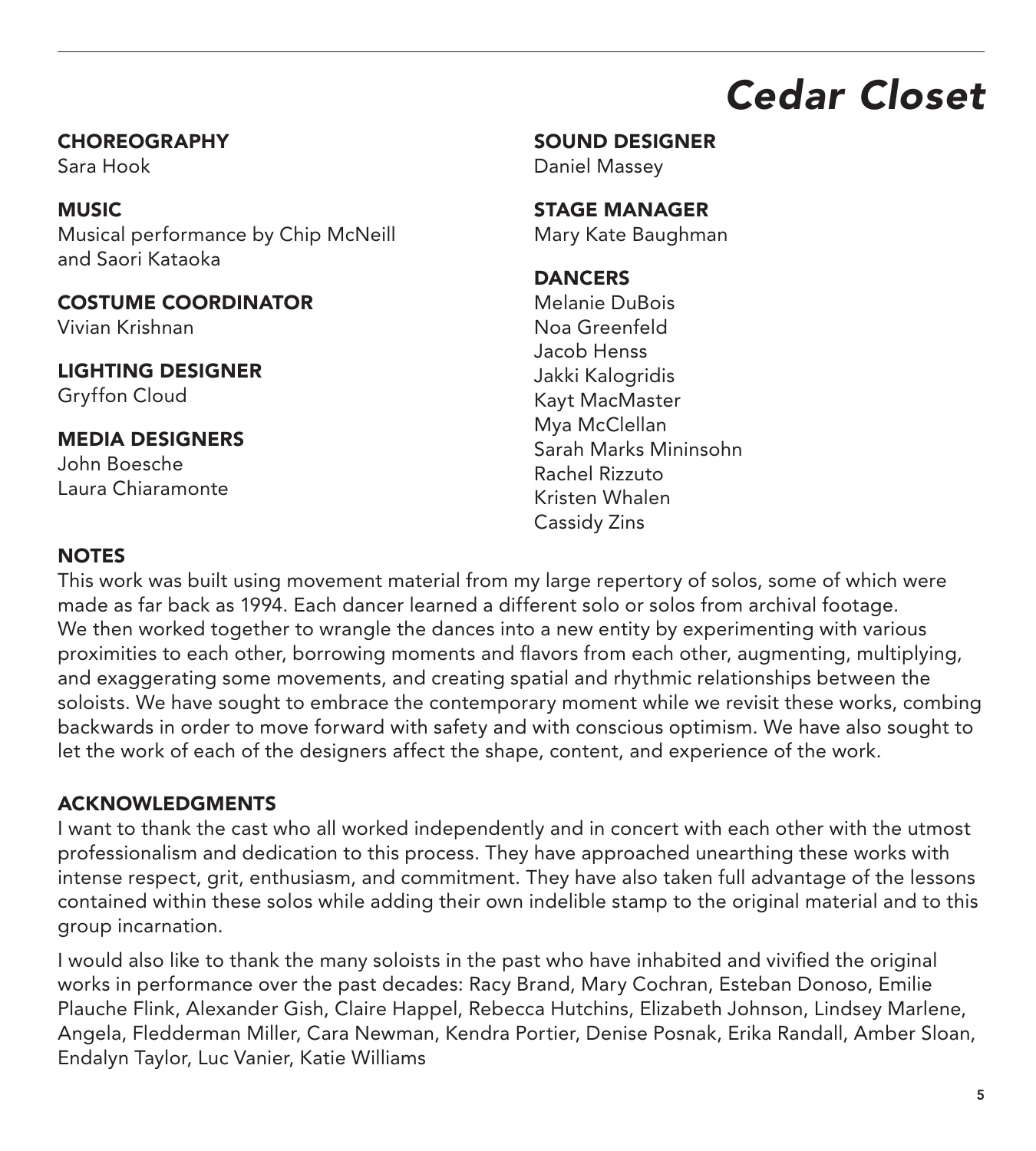## *Boxed*

CHOREOGRAPHY Endalyn Taylor

COMPOSER/MUSIC Daniel Massey

ADDITIONAL MUSIC CREDIT "Star Spangled Banner," Artist Unknown

POETRY CREDIT "If The World Was A Movie" by Hannah Flores, Spoken Word Competition Winner

MEDIA DESIGNERS John Boesche Zia Fox

MEDIA ILLUSTRATOR AND ANIMATOR Priyankka Krishnan

COSTUME COORDINATOR Vivian Krishnan

LIGHTING DESIGNER Gryffon Cloud

SOUND DESIGNER Daniel Massey

STAGE MANAGER Matthew Rohan

**DANCERS** Bevara Anderson Faith Brown Jasmine Chavez Anabelle Clark Jaylen De'Angelo Clay Kymani Davis-Williams Elsa Gaston Jordyn Gibson Laini Gorgol Allie Green Kate Henderson Ely London Anne Morgan Jade O'Connor Derrick Rossbach

## NOTES/ACKNOWLEDGMENTS

I'd like to thank the dancers for co-creating this piece with me. Thank you for the vulnerability, resilience, and courage you demonstrated throughout this process.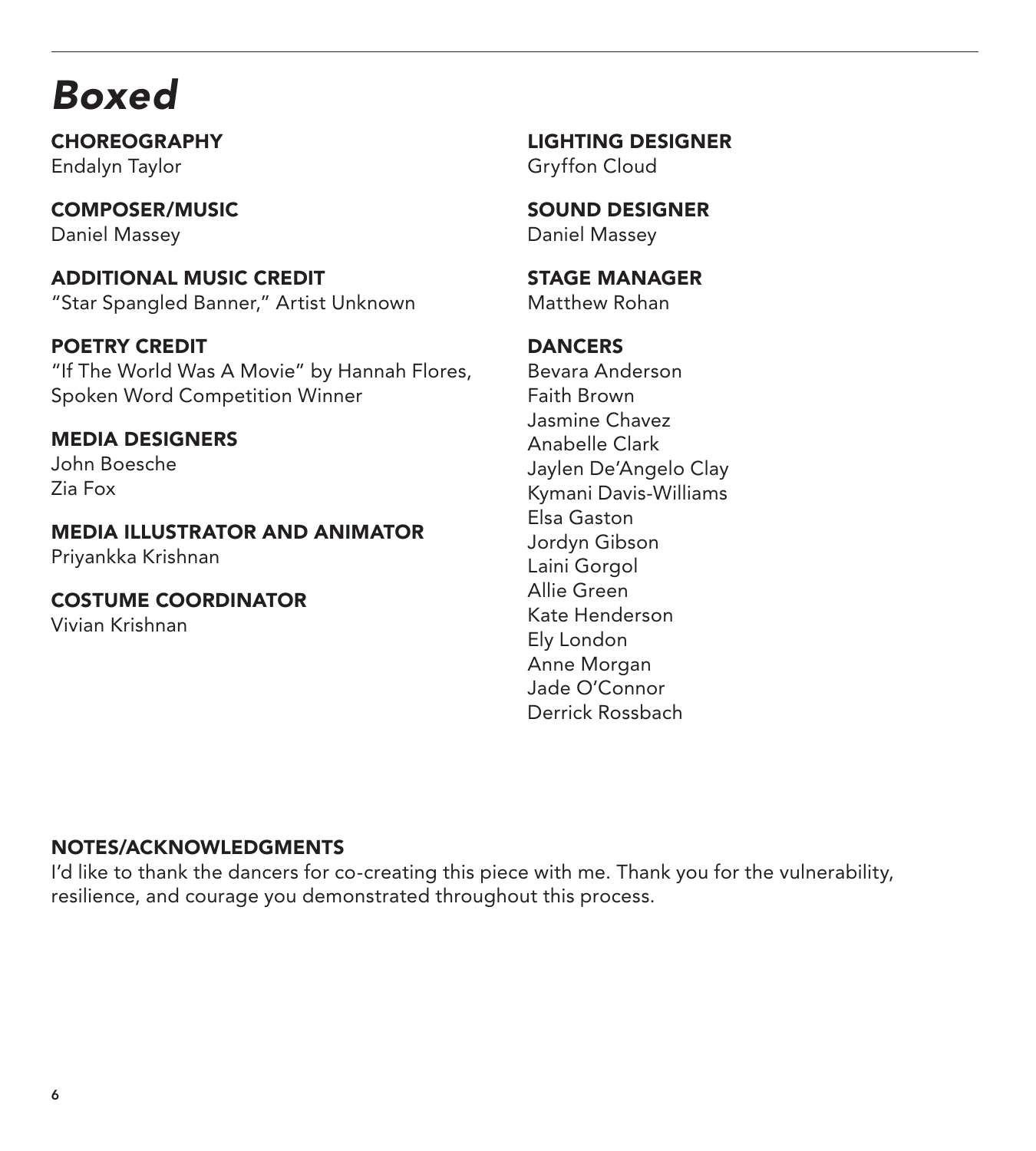## *Stages Of*

**CHOREOGRAPHY** Bevara Anderson

COMPOSER/MUSIC Daniel Massey

COSTUME COORDINATOR Vivian Krishnan

LIGHTING DESIGNER Gryffon Cloud

SOUND DESIGNER Daniel Massey

STAGE MANAGER Grecia Bahena

### **DANCERS**

Landon Allender Prishina Coleman Juliann Craft Jaymes Crowder-Acres Margeret Daniels Jenna Dike Andrew Johnson Haley Krause Genesis Medious Isabella Saldana Kennedy Wilson

## NOTES

Does your mind wander in different junctures of meditation?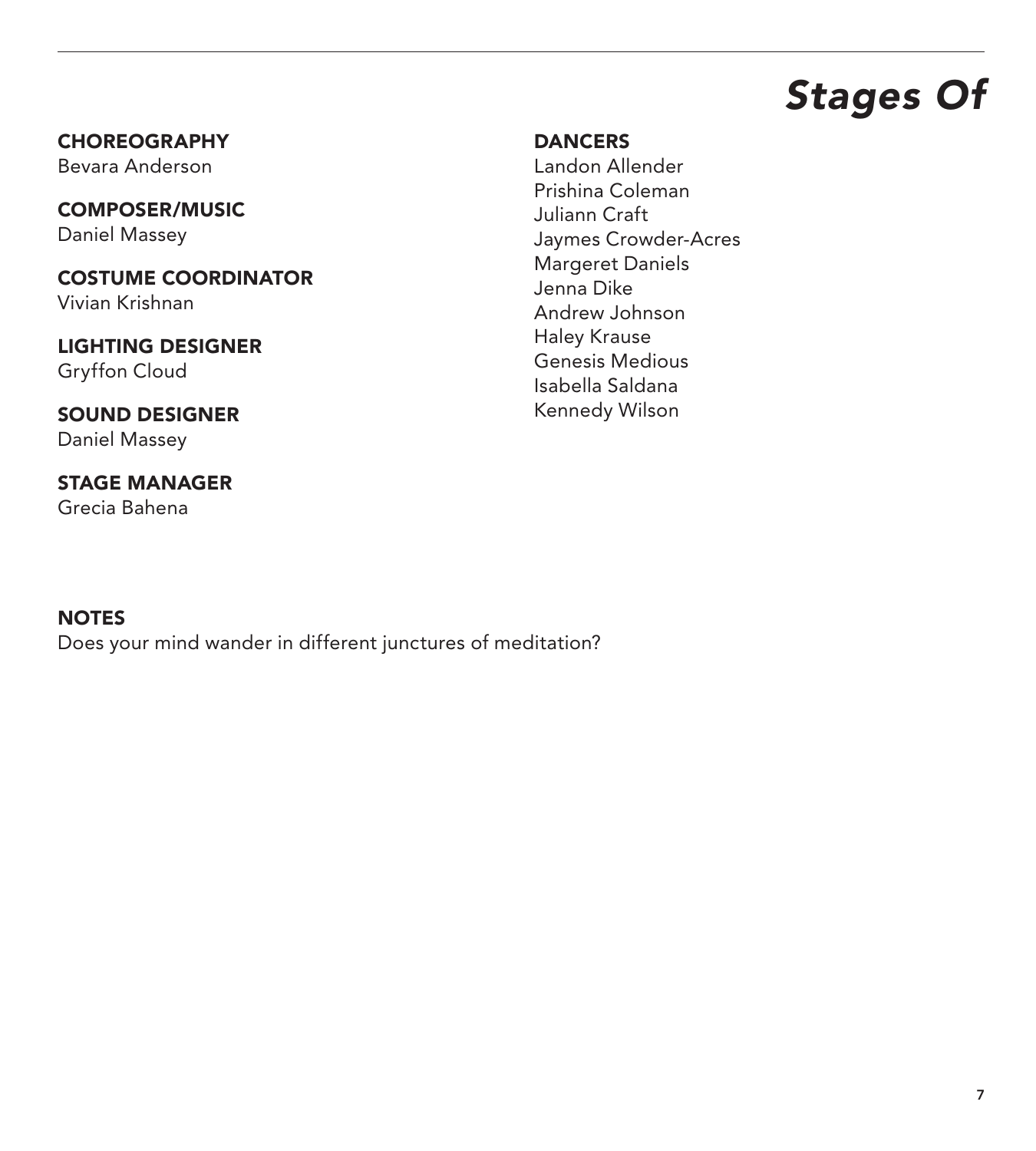## PROFILES

Jan Erkert (Concert Director) has been the head of the Department of Dance at University of Illinois from 2006 to present. As artistic director of Jan Erkert & Dancers, she created over 70 works that received recognition from the National Endowment for the Arts and the Illinois Arts Council. Erkert's current research explores leadership from an artist's perspective. She has been awarded three major awards from the University of Illinois: the Executive Officer Distinguished Leadership Award (2020), the Public Voices Fellowship (2020), and the Larine Y. Cowan Make a Difference Award for Leadership in Diversity (2014) for her outstanding academic leadership and vision. Erkert is a Fulbright Scholar awardee and a nationally renowned teacher having conducted guest artist residencies throughout the United States, Mexico, Europe, and Asia. She is the author of *Harnessing the Wind: The Art of Teaching Modern Dance* (2003), and she received the 1999 Excellence in Teaching Award from Columbia College Chicago.

Bevara Anderson (Choreographer/Dancer), 24, is a professional dance artist from the Washington, DC, area. She received her Bachelor of Fine Arts from Temple University in 2018. She is currently pursuing her Master of Fine Arts at the University of Illinois at Urbana-Champaign. Anderson focuses on the movement styles of umfundalai, house, ballet, Horton, and Dunham and is currently rendering dance work based in narrative, epic memory, and self-preservation.

**Sara Hook** (Choreographer) toured the world with Nikolais Dance Theater, danced for Martha Graham luminaries Pearl Lang and Jean Erdman, and has been a frequent guest artist/ collaborator with David Parker and the Bang

Group. Her choreography has been produced in numerous New York City venues, including DTW (now NYLA), Danspace, Dixon Place, Symphony Space, DanceNowNYC's Series at Joe's Pub of the Public Theater, among others, and in venues across 25 American states and in the Netherlands, Canada, Italy, Ecuador, Slovakia, and the Czech Republic. Hook was the first American representative to the American Dance Festival's International Choreographers' Residency Program and received the Scripps/ ADF Humphrey-Weidman-Limón Fellowship for Choreographers. She holds a BFA from the University of North Carolina School of the Arts, an MFA from New York University, and a certification as a movement analyst from the Laban Bartenieff Institute of Movement Studies. Hook has taught at the Alvin Ailey American Dance Center, Princeton University, Paul Taylor Dance Company Summer Intensives, and the Bates Dance Festival and is currently professor of dance at University of Illinois Urbana-Champaign.

Kayt MacMaster (Choreographer/Dancer) is a dancer and performance maker. She has worked mainly in New York City, and her research has been deeply influenced by the work of K.J. Holmes, Janet Panetta, Johanna Stevens Meyer, Nia Love, Julie Atlas Muz, Peter Schumann, and Danys "La Mora" Perez. In addition to performing and making dances in the United States, MacMaster has worked internationally with Duende School of Ensemble Physical Theatre in Greece, OBRA Theatre Company in France, Daniela Pucci and Luis Bianchi in Argentina, and Saakumu Dance Troupe in Ghana, West Africa. She is a current MFA candidate in dance at the University of Illinois at Urbana-Champaign.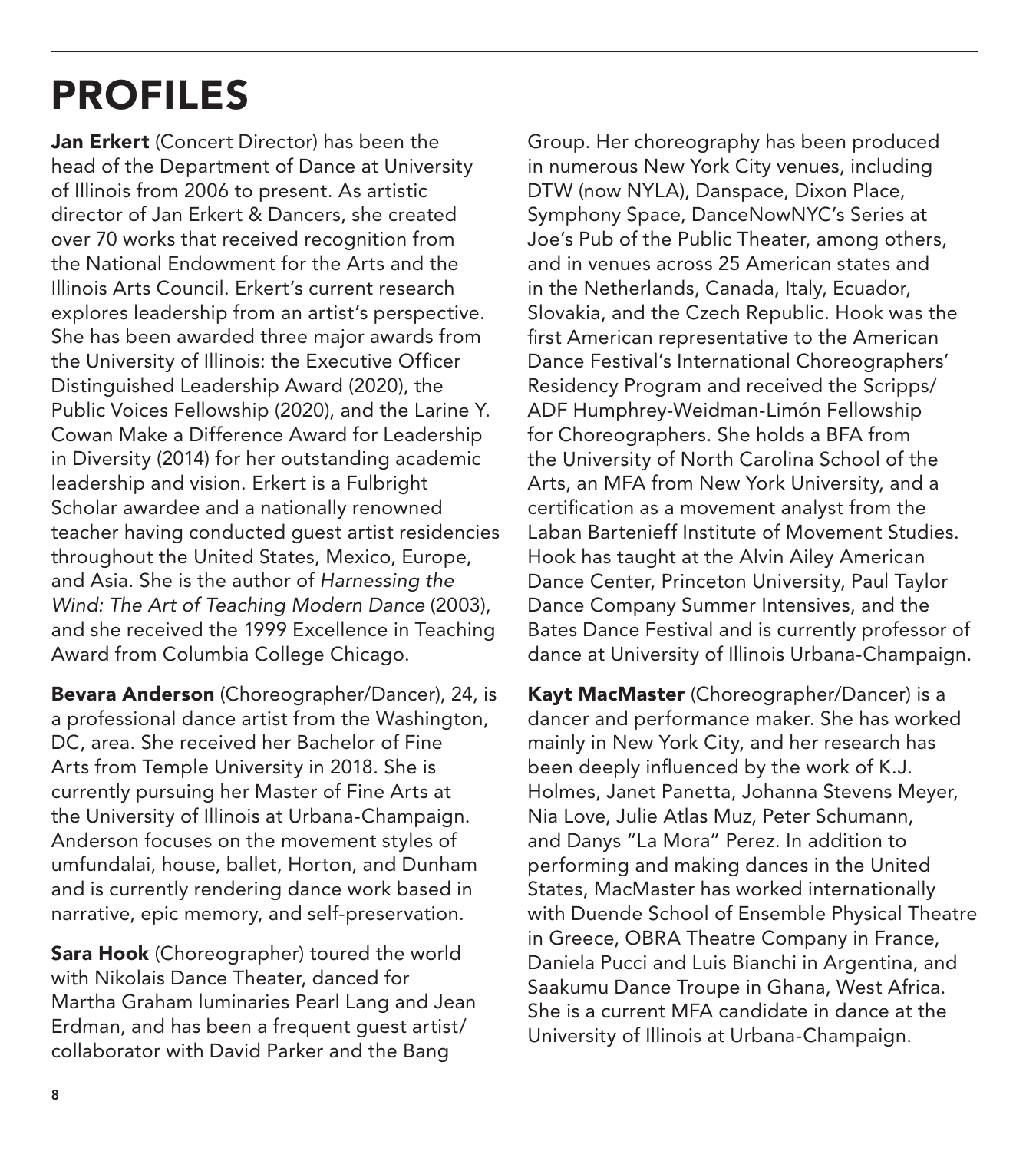Sarah Marks Mininsohn (Choreographer/Dancer) is pursuing her MFA in dance at the University of Illinois. Originally from Maryland, she received her BA in dance and sociology at Wesleyan University and was based in Philadelphia where she choreographed, performed, and taught. She selfproduced multiple site-specific works including *Noogie*, *Tables*, and *Cabbage Head.* Her pieces have been presented at Marsh STL, Icebox Project Space, FringeArts, Leah Stein Dance Company, Headlong, and the Wesleyan University Zilkha Gallery. She has also performed in works by Headlong, Leah Stein Dance Company, Dance Exchange, and Nicole Stanton. In addition to dance and choreography, she practices writing and dramaturgy and enjoys cooking and exploring the landscape of Central Illinois.

Endalyn Taylor (Choreographer) began training at age seven. She studied at the Dance Theatre of Harlem School before joining their company in 1984, becoming a principal in 1993. Broadway credits include *Carousel*, *The Lion King*, and *Aida*. Taylor was the director of the Dance Theatre of Harlem School and has taught masterclasses and conducted workshops throughout the United States and abroad. Her students were invited to participate in a new arts initiative of the Obamas and performed for the Heads of State's Luncheon at the Studio Museum in Harlem. Recent commissions include choreographed works for Collage Dance Collective and an upcoming work for Dance Theatre of Harlem. Taylor was featured in the Emmy-winning special, *Illinois Artists— Endalyn Taylor*, a documentary short chronicling her storied career, research, and community engagement. Taylor is an associate professor and Dean's Fellow for Black Arts Research at the U of I.

Landon Allender (Dancer) is currently a freshman pursuing a degree in dance at the University of Illinois at Urbana-Champaign. He is from Springfield, Illinois, and has danced since he was seven years old. He will make his debut performance in the Repertory Company.

Faith Brown (Dancer) is currently a senior at the University of Illinois at Urbana-Champaign pursuing a BFA in dance, a minor in business, and a yoga and leadership certificate. She's performed in numerous departmental dance concerts in the choreography of Endalyn Taylor, Renée Wadleigh, Jennifer Monson, Linda Lehovec, and Kemal Nance. Additionally, her choreography, including a self-performed solo, was selected for the Studiodance II concert at Krannert Center for the Performing Arts. In the summers of 2018 and 2019, Brown had the pleasure of working in various arts administrative roles within New York City dance organizations such as the José Limón Dance Foundation, Gibney Center, and MOVE(NYC). She currently serves as president of an RSO on campus known as Fine and Applied Arts Black and also leads a group she founded in the summer of 2020 known as the Black Advocacy Team within the Department of Dance.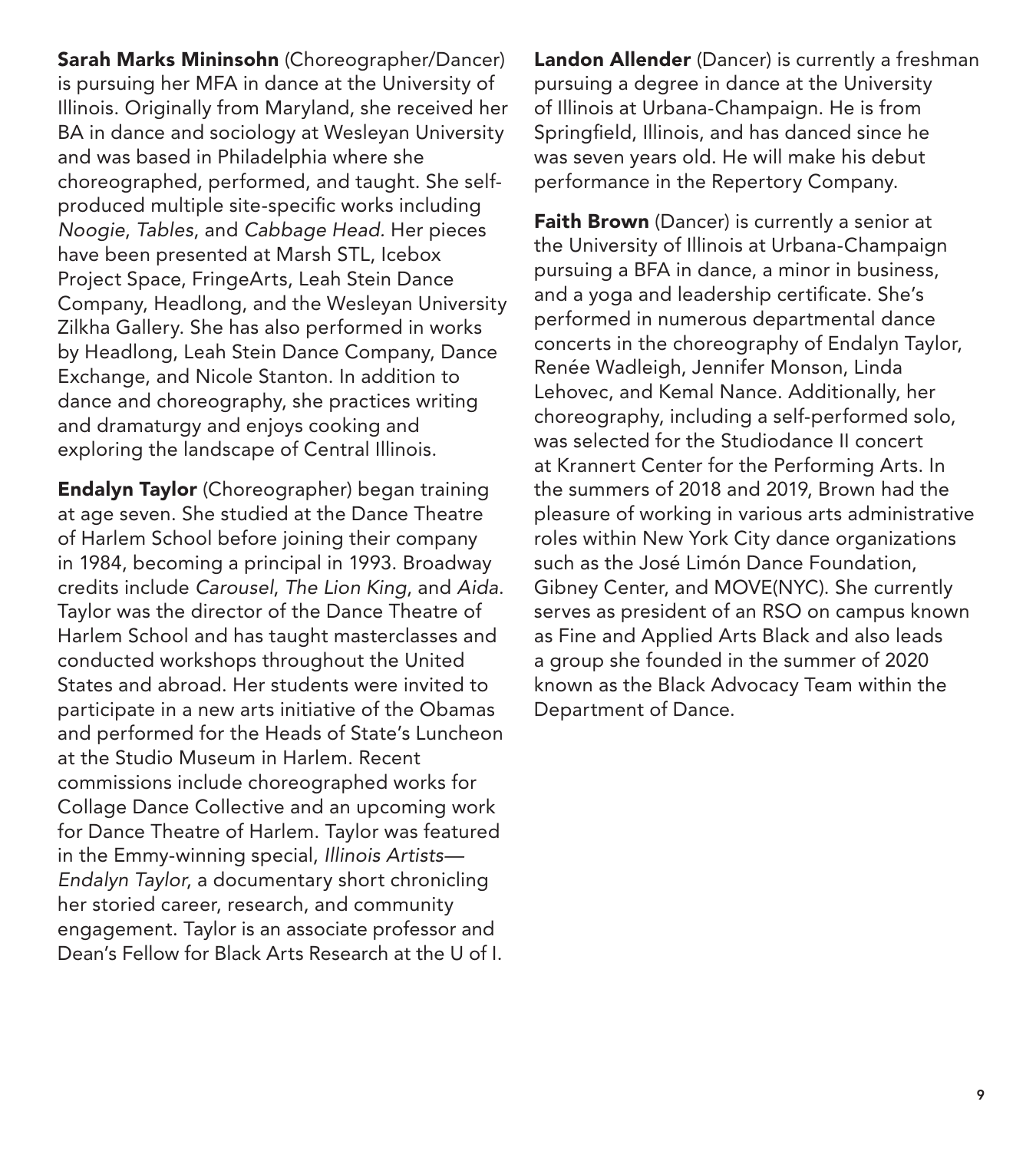Anabelle Clark (Dancer) is from Macomb, Illinois, and is currently a sophomore studying both dance and East Asian languages and cultures at the University of Illinois at Urbana-Champaign. Her recent Dance at Illinois performance includes the BFA Senior Thesis Concert in 2019 (Dancer). Before attending the University of Illinois, Clark studied ballet with Arlene Smith at Dancers' Studio in Monmouth, Illinois, and has performed at the Orpheum Theatre and Monmouth College in roles such as Stepsister in *Cinderella*, Odile in *Swan Lake,* and The Lilac Fairy in *Sleeping Beauty.* In addition to performing locally, she has also participated in dance exchanges and collaborations between Dancers' Studio and Just Arts and Management Performing Arts School in Miami, Florida.

Jaylen De'Angelo Clay (Dancer), a native of Atlanta, dances and also makes dance, theatre, and performance art. An award-winning fellow and creative artist, he has been invested in engaging diverse communities abroad and in the United States. Clay enjoys collaborating with various interdisciplinary artists of color. His directing, performing, and teaching speak to the expanse of black contemporary art, utilizing techniques drawn from the African diaspora, disability queer culture, post-modern, and conceptual social forms. Clay is newly a recipient of the Mary Jane Neer and Live Mas Scholarship, which are prestigious awards given for excellence in academic achievement and leadership. He is also an artist in residence at Driven to Reach Excellence for the Academic Achievement of Males (DREAAM). Clay is a graduate of Alabama State University with a Bachelor of Fine Arts degree in dance. He trains in ballet, modern, jazz, ballroom, hip hop, West African, heels, step, and tap dance. In college, he performed works by Robert Battle, Gary Jeter, Michael Medcalf, Dinita and Kyle Clark, Endalyn Taylor, DeShona Pepper Robertson, and Sidra Bell.

Prishina Coleman (Dancer) is the artistic director of Divine Purpose. Being an alumna member of the organization, she has learned and experienced coaching as well as mentorship. This has helped her to succeed in her dance career. Her motto is "Changing Lives Through Dance One Person at a Time." Coleman is not only an instructor, she is also an artist. Her styles of dance are African, modern, contemporary, and hip hop. She is a dance major and is currently in the BFA dance program at the University of Illinois. Coleman transferred from Harry S. Truman College majoring in business. She has performed in various dance concerts and competitions and had the opportunity to perform a dance piece for the Bud Billiken Parade. She started a dance club teaching at Truman College, performing for halftime games and a dance concert. She was born and raised in Chicago, Illinois.

Juliann Craft (Dancer) is a freshman at the University of Illinois pursing her BFA in dance. This is her first performance with Dance at Illinois. She has experience in the performing arts world as a competitive dancer and also as an assistant choreographer for her high school's rendition of the musical *Anything Goes.*

Jaymes Crowder-Acres (Dancer) is a current freshman pursuing a BFA in dance at the University of Illinois. His debut performance at Illinois will be with the Repertory Company led by Bevara Anderson. He began his dance career in 2017 at Lindblom Math and Science Academy in Chicago at age 16 being trained primarily in jazz and modern. He has since gone on to become a student teacher at Lindblom and to dance for Forward Momentum Chicago and The Afterschool Matters Dance Ensemble where he was also a choreographer before arriving at the U of I.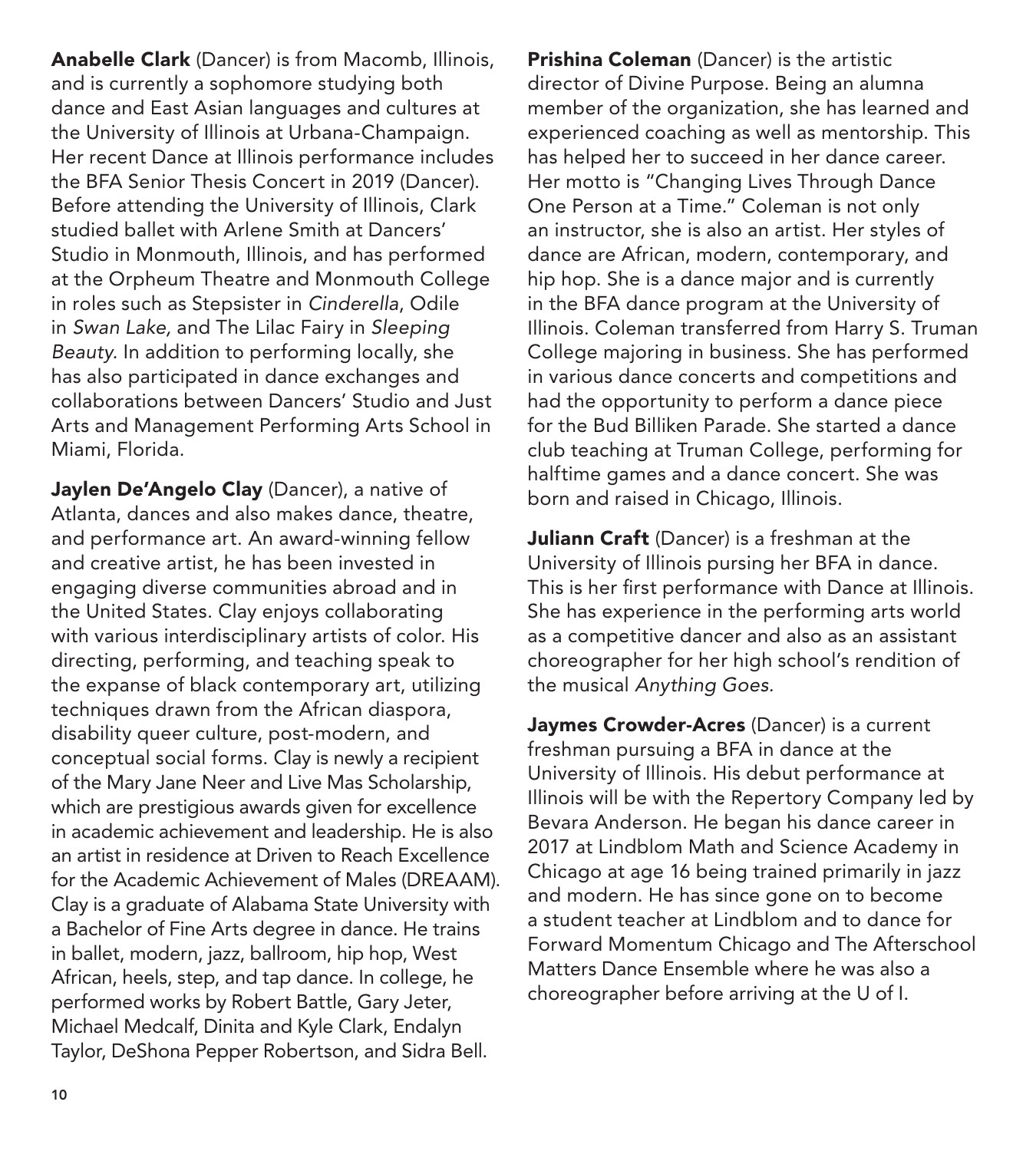Margeret Daniels (Dancer) is currently a freshman pursuing a BFA in dance. Originally from Oklahoma City, Oklahoma, she started dancing at her local middle school and then eventually joined the RACE (Radical Application of Creative Energy) Dance Collective. There, she performed in their annual rendition of *The Nutcracker*, *The Hip Hop Nutcracker.* 

Kymani Davis-Williams (Dancer) is pursuing a BFA in dance at the University of Illinois at Urbana-Champaign. Starting dance at a young age, she began dancing at the Chicago Multicultural Dance Center where she was a part of many performances. Coming to the U of I, she has been in several organizations that participated in events offered by the University.

Jenna Dike (Dancer) is currently a freshman a pursuing a BFA in dance at the University of Illinois at Urbana-Champaign. This will be Jenna's first performance at Krannert Center for the Performing Arts.

**Melanie DuBois** (Dancer) is currently a sophomore from small-town Sycamore, Illinois, pursuing a BFA in dance at the University of Illinois. She trains in modern, ballet, jazz, contemporary, and her favorite, tap. She attended Sycamore High School where she was a part of the Orchesis program for four years, making her way to student director by her senior year. Although this is her debut on the main stage of Krannert Center for the Performing Arts, she was involved with the Freshman Repertory Company with Dance at Illinois. Other dance credits include performing for Dimensions Dance Academy's competition team and ballet company.

**Elsa Gaston** (Dancer) is a sophomore pursuing her BFA in dance at the University of Illinois at Urbana-Champaign and is also pursuing a minor in philosophy. She is making her debut

performance at Krannert Center for the Performing Arts and with Dance at Illinois. She is originally from Indianapolis, Indiana, and studied dance at Curtain Call Dance Center.

Jordyn Gibson (Dancer) is currently a sophomore at the University of Illinois at Urbana-Champaign where she is pursuing a BFA in dance and minor in kinesiology. A native of Louisville, Kentucky, Gibson has been engaged in dance for 14 years. As a freshman at the U of I, she performed in the Senior Thesis concert and with the Dance at Illinois Freshman Repertory Company. Some of her past dance experiences include attending prestigious programs such as the professional division of the Alvin Ailey American Dance Theatre, Louisville Ballet, Butler University, and Nashville Ballet.

Alexandra Green (Dancer) is a dancer, choreographer, and versatile artist. She began her training at Inspire School of Dance in Naperville, Illinois. Green transferred from Loyola Marymount University to the University of Illinois at Urbana-Champaign and is pursuing a BFA in dance and a minor in social work. During her career so far, she has performed in *Destiny Rising* at The Joyce Theater NYC, *Psalm* by José Limon as reconstructed by Roxane D'Orleans Juste, Linda Lehovec and Paige Cunningham's *In Conversation*, and many more. She has continuing relationships with DanceWorks Chicago, Paul Taylor Dance Company, Bill T. Jones/Arnie Zane Company, BodyTraffic, RUBBERBAND Dance Company, and Inside Chicago. Green is assistant choreographer for Jennifer Hamilton and continues to produce work alongside her in Los Angeles. She is also personal assistant to Sam Renzetti, owner of Xtreme Dance Company.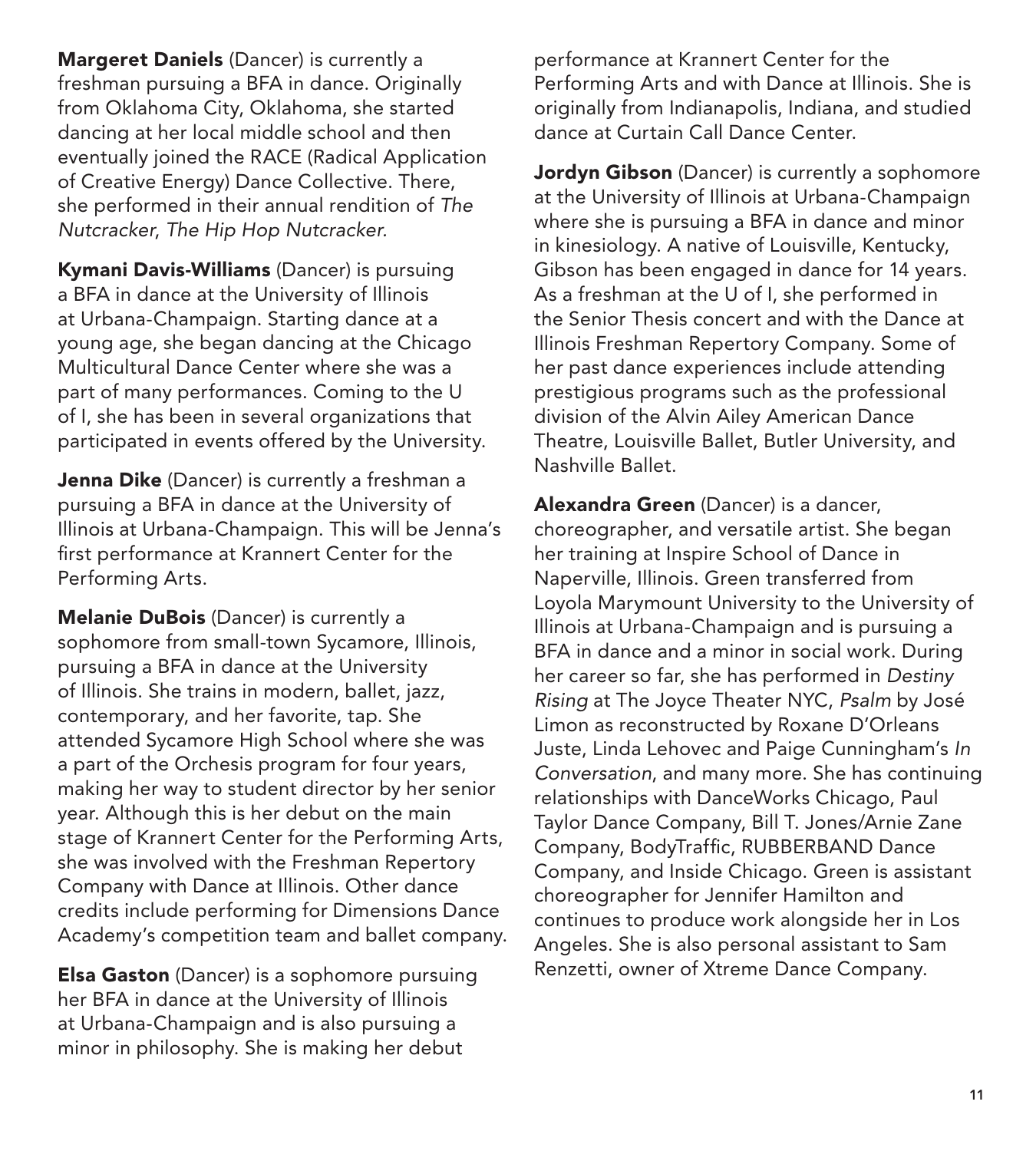Noa Greenfeld (Dancer) is a sophomore pursuing a BFA in dance as well as costume design and technology at the University of Illinois. She is originally from Elgin, Illinois, where she studied dance at Larkin High School and at Integrity School of Dance. Outside of Dance at Illinois, she is a part of the Costume Shop where she is expanding her sewing skills and learning how to design costumes for dance as well as costumes for the theatre. November Dance is Greenfeld's debut performance on the Krannert Center stage and at the U of I.

**Sydney Hagerman** (Dancer) is a senior pursuing her BFA in dance at the University of Illinois. Her previous performances through Dance at Illinois include November Dance, (Segments from) *Deca Dance*, and Studiodance II, *period piece*, in the fall of 2019, as well as Overlap Senior Thesis Concert Program B, *Second Layer*, and Studiodance II, *sorry-preen*, in the spring of 2019.

Kate Henderson (Dancer) is currently a sophomore at the University of Illinois majoring in dance. She has studied and trained in various forms of dance including ballet, modern, jazz, tap, sports acrobatics, and hip hop. Her dance training began in South Carolina at the Columbia Conservatory of Dance for six years. She was a member of their junior dance company for one year before relocating to Edwardsville, Illinois, where she began to train at Turning Pointe Academy of Dance. As a member of Turning Pointe's company Tour Dance for eight years, she frequently performed in *The Nutcracker* as well as participated in performances around the St. Louis area. Some of these included *Dance for Food*  and *Dancing in the Street*. As a freshman at the University of Illinois, she performed in the senior thesis concerts.

Jacob Henss (Dancer) is a St. Louis-based movement artist and choreographer. He is a graduate of Webster University (2013-17) with a BA in dance and music. From there, he danced with Modern American Dance Company (MADCO) where he was a MADCO2 member (2017-18) and later an apprentice (2018-19). During his time after graduation, he produced four evening-length works: *The Other Sides*, *Conservation*, *Non Cura*, and *Do Not Go Gentle*. Alongside self-producing his own choreography, Henss has curated these evening-length work performances to include choreography featuring other Midwest choreographers in events like Drafts & Byproducts hosted by MARSH in St. Louis and many others. Henss has set work on MADCO2, Karlovsky and Company, and Webster University and for the CommUnity Arts Festival. Currently, Henss is pursuing his MFA in dance at the University of Illinois and is an adjunct professor at Millikin University.

Andrew Johnson (Dancer) is a freshman at the University of Illinois. After moving with his father from two hours away, he is beginning a new chapter in his life. Johnson is performing in his first college performance at Krannert Center and in his first Dance at Illinois concert.

Jakki Kalogridis (Dancer) is a New Orleansbased performing artist and choreographer. She began a costuming business in 2002 while completing her BFA in studio art with a minor in dance at the University of North Carolina at Greensboro. In 2013, Kalogridis relocated to New Orleans where she was a featured designer at New Orleans Fashion Week (2014) and was awarded New Orleans Fashion Designer of the Year in a Raw Showcase (2014). In 2016, she founded New Orleans Colorguard Arts. Recent artistic collaborations include *Emergence* (producer/choreographer/dancer), an eveninglength performance in the Marigny Opera House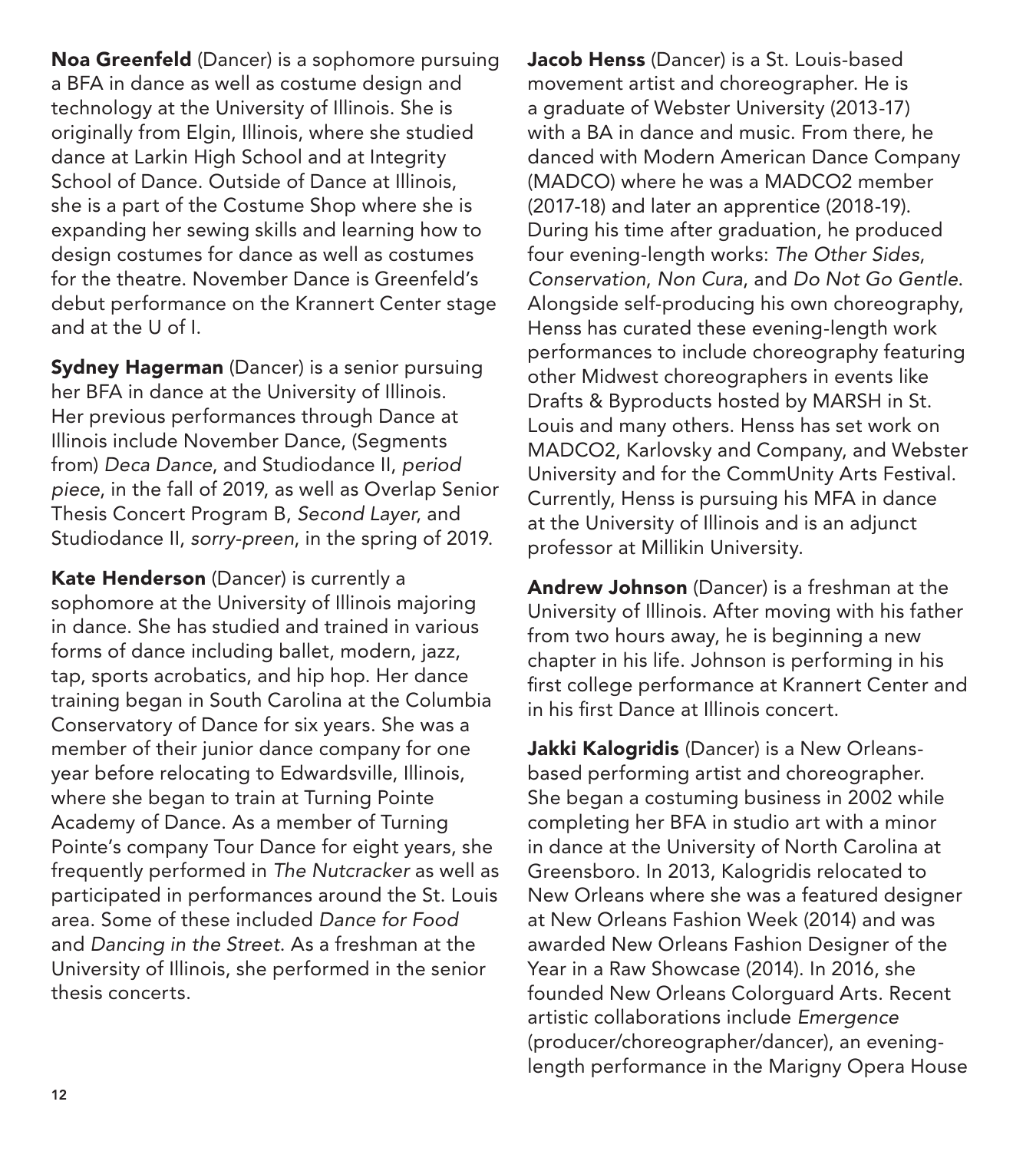with live band Loose Willis; *Beats* (choreographer/ dancer), a dancefilm with drummer/musician Brad Webb and photographer/cinematographer Josh Brasted; currently, *The Library* (artist/ choreographer/costume designer/performer), an archive/performance with sound designer Clare Marie Nemanich; and a documentary-style project, *Living With . . .* , chronicling what daily life is like as an athlete and dancer with a chronic illness.

Haley Krause (Dancer) is currently a first-year student pursuing a BFA in dance at the University of Illinois at Urbana-Champaign. Krause was born and raised in Evanston, Illinois, where she performed and choreographed work at Evanston Township High School. She also performed with Kaleidoscope Dance at the North Shore Center for Performing Arts and Regina High School through 2019 when she began training at Visceral Dance Center in Chicago. When she's not dancing, Krause enjoys creating choreography and playing guitar.

Rachel Maramba (Dancer) is a senior pursuing degrees in dance and psychology at the University of Illinois at Urbana-Champaign. Previously at Krannert Center, she has performed in Studiodance II, *Crazy for You* (Bonnie), and *Cabaret* (Lulu). Maramba is also an intern for the Department of Dance and teaches creative dance in the Champaign-Urbana community.

**Mya McClellan** (Dancer) is a performing artist and student pursuing her BFA in dance performance at the University of Illinois at Urbana-Champaign. She has performed in the works of Endalyn Taylor, Curtis Kemal Nance, Ohad Naharin, Danzel Thompson-Stout, and Sara Hook at Krannert Center for the Performing Arts. During her time studying abroad in the Netherlands, she attended the Amsterdam University of the Arts and performed in a work of ICK Amsterdam.

Genesis Medious (Dancer) is a freshman at the University of Illinois. She has been dancing for about 16 years and studied under professional training for three years. She has done numerous shows with her dance studio, Studio One Dance Theatre Conservatory, in Chicago. Along with the annual recitals and shows, Medious has danced for the Thanksgiving Parade for five years premiering on national TV and trained under the Debbie Allen Dance Academy in Los Angeles for two summers. Her ultimate goal in dance is to move to Los Angeles and become a professional commercial dancer.

Anne Morgan (Dancer) is a current sophomore pursuing a BFA in dance at the University of Illinois at Urbana-Champaign. Born and raised in St. Louis, Missouri, she trained at Dimensions Dance Center under the direction of Sandra Morgan. Here, she performed in soloist roles in productions of *The Nutcracke*r and in works created for the Dennis Buege Scholarship Program Annual Benefit Concert. She has performed in both the fall and spring showings of Compulsive Motion (Dance) in works choreographed by alumni Kaleigh Dent, Symone Sanz, and Taylor Adams. When not in the studio, she spends time pursuing a BS in political science at Illinois and choreographing for Dimensions Dance Center.

Jade O'Connor (Dancer) is a sophomore pursuing a Bachelor of Fine Arts degree in dance as well as a Bachelor of Science in Physics (Sciences and Letters) at the University of Illinois at Urbana-Champaign. She previously studied and currently teaches dance at the Urbana Fine Arts Center in Urbana, Illinois, where she enjoys choreographing. This is her first production at Dance at Illinois.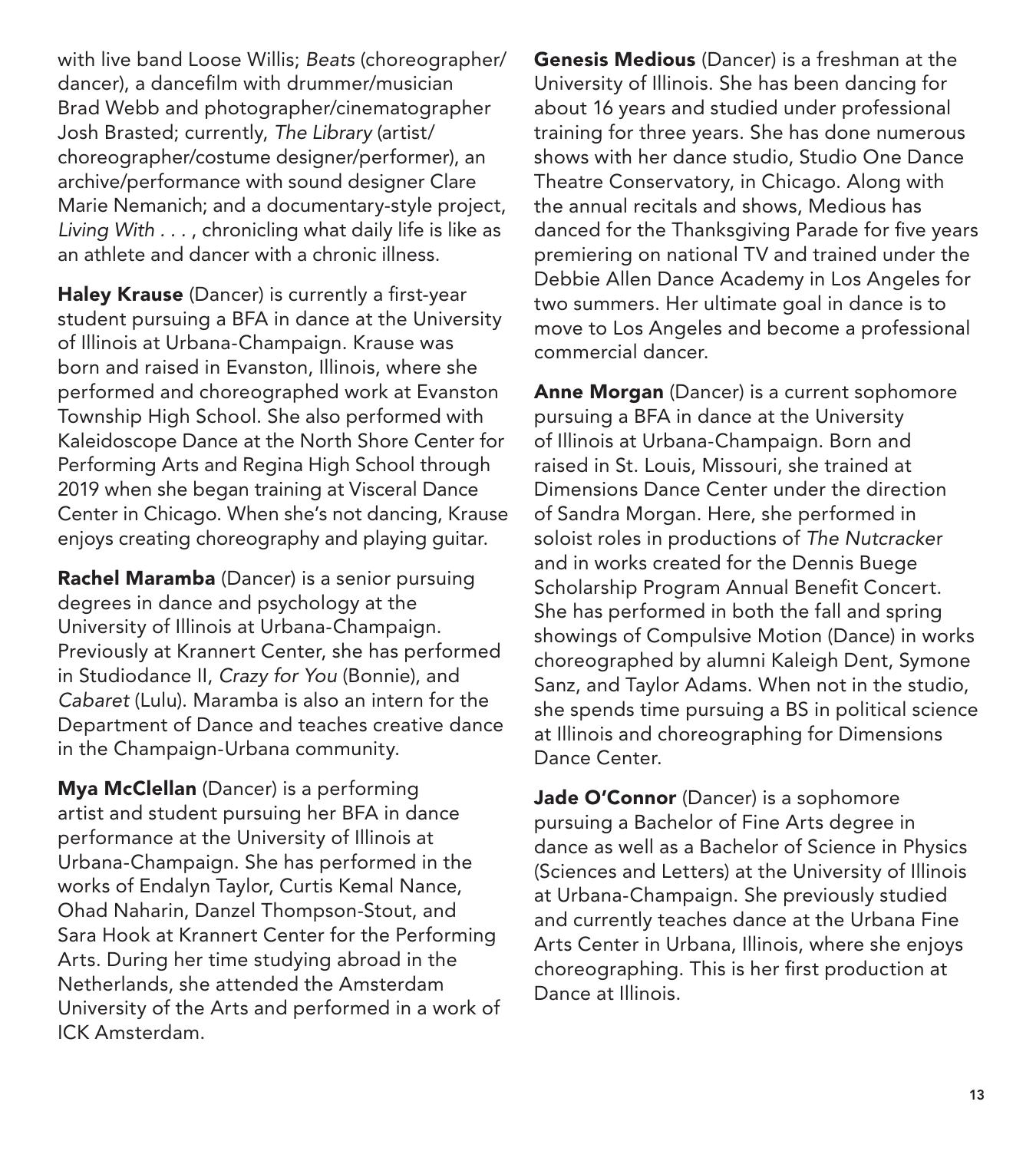Rachel Rizzuto (Dancer) is a third-year dance MFA candidate at the University of Illinois. As a performer and choreographer, she believes in spectacle, gesture, text, song, and the inevitability of humor. She spent nine years dancing for the Brooklyn-based company Mari Meade Dance Collective (MMDC). For the last five Valentine's Days, Rizzuto has self-produced *Love Sucks*, a perennially changing work for a large cast that utilizes pop music, movement, song, and text to illustrate the inescapable heartache that accompanies falling in and out (mostly out) of love. She is a contributing writer to *Dance Magazine* and *Dance Teacher* magazine and a graduate of the University of Southern Mississippi with degrees in dance and English.

Isabella Saldana (Dancer) is currently a freshman pursuing a BFA in dance at the University of Illinois at Urbana-Champaign. She is from Lincolnwood, Illinois, and has been dancing for 15 years. She received the majority of her dance training at Kaleidoscope Dance in Skokie, Illinois. As a Freshman Repertory dancer, November Dance will be her debut performance with Dance at Illinois.

Sydney Tschosik (Dancer) is a sophomore currently pursuing her BFA in dance at the University of Illinois at Urbana-Champaign. Tschosik grew up in Batavia, Illinois, studying dance since the age of three. She was a part of the BFA Senior Thesis Concert in the spring of 2020.

Kristen Whalen (Dancer) is a junior pursuing a BA in dance and a BS in industrial engineering at the University of Illinois. November Dance will be her debut main stage performance with the university. Whalen began dancing at the age of three in her hometown at Dance Academy of Libertyville and later joined the Ballet Theatre of Illinois and the Jazz Theatre of Illinois. As a member of these companies, she worked

closely with the directors of the company, Emily Winkler and Laura Moschel, as well as various choreographers including Joshua Blake Carter, Jon Sloven, and Rebecca Lemme. At the university, she has danced in four senior thesis processes at Dance at Illinois.

Kennedy Veronica Wilson (Dancer) is currently a freshman pursuing a BFA in dance at the University of Illinois. Her first performance with the U of I will be with the Repertory Company choreographed by Bevara Anderson. She began dancing at the age of six with her afterschool dance program. In 2016, she attended the Youth Performing Arts School in Louisville, Kentucky, where she furthered her dance studies in ballet and modern.

Jessica Autumn Ziegler (Dancer) is a Chicago native and current senior at the University of Illinois at Urbana-Champaign where she is pursuing her BFA in dance. She is a James Scholar in the College of Fine and Applied Arts, and by the time she graduates, Ziegler will have completed a 200-Hour Yoga Teacher Certification Program under the direction of Linda Lehovec. While at Illinois, she has been fortunate to perform in works by Jennifer Monson, Abby Zbikowski, Endalyn Taylor, Linda Lehovec, and Rebecca Nettl-Fiol. She has also worked closely with many of the graduate students in Dance at Illinois. During her sophomore year, Ziegler received the Courtney B. Kellogg Memorial Scholarship in recognition of overall outstanding achievement in the Department of Dance, and she was a recipient of the spring 2019 James Scholar Project Grant.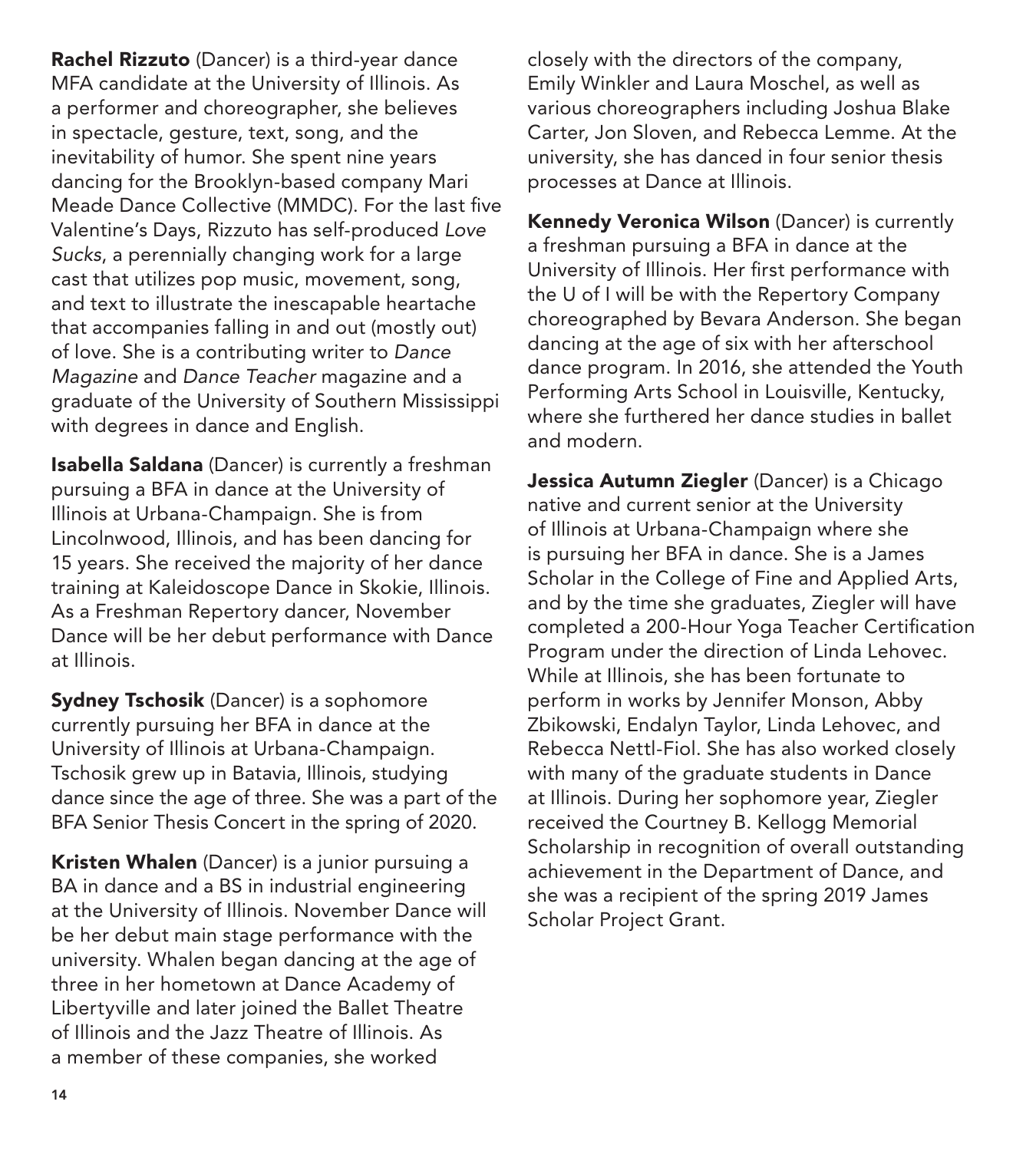Cassidy Zins (Dancer) is a performer, choreographer, and teacher from Roseville, Minnesota, and a BFA candidate in dance at the University of Illinois at Urbana-Champaign. She is performing in works by Sara Hook and Sarah Mininsohn and Kayt MacMaster. Over her past three years in college, she has had the opportunity to participate in works by Rachel Rizzuto and Elliot Emadian. After graduation, Zins plans on pursuing dance performance and teaching.

Chip McNeill (Musician) is currently a full professor and chair of jazz studies at the University of Illinois. He currently tours with Grammy Award winner Doc Severinsen and formerly toured with Grammy Award-winning vocalist Natalie Cole. He is formerly the musical director and jazz tenor saxophonist for recording artist Arturo Sandoval and has recorded with Sandoval on his Grammy Award-winning release *Hot House*. Prior to Sandoval, McNeill was the musical director and jazz saxophonist for legendary jazz trumpeter Maynard Ferguson. He produced, wrote, and performed on five CDs with Ferguson including *Swingin' for Schurr* (2001) with guest jazz vocalist Diane Schurr, *These Cats Can Swing* (1995), *Live from London* (1994), and *Footpath Café* (1993). McNeill has performed and been a clinician at countless jazz festivals and clubs around the world such as the North Sea Jazz Festival (The Hague Holland), the Montreaux Jazz Festival (Switzerland), the Monterey Jazz Festival (United States), the Noto Jazz Festival (Japan), the Wigan Jazz Festival (England), the Pori Jazz Festival (Finland), the Wiesen Jazz Festival (Austria), the Immatra Jazz Festival (Finland), the Warsaw Jazz Festival (Poland), the Capital Jazz Festival (United States), the Charlotte Jazz Festival (United States), and clubs such as The Blue Note (New York City, Tokyo, and

Osaka), Blues Alley (Washington, DC), the House of Blues (Los Angeles), and the Jazz Showcase (Chicago). McNeill's list of recording credits as a jazz tenor saxophonist have included such notables as Doc Severinsen, Arturo Sandoval, Nat Adderley, David Liebman, Maynard Ferguson, Duffy Jackson, Ira Sullivan, The Woody Herman Orchestra, Ted Shumate and Larry Willis. His past performances include numerous world tours with Arturo Sandoval, Maynard Ferguson, the Woody Herman Orchestra, the University of Miami Concert Jazz Band, and the North Texas State One O'Clock Lab Band. His latest CDs include *The Whirl* (quintet, Armoured Records), *Four Steps 3* (quintet, Capri Records) and *Radio Improved* (quartet), all under his own name. He has also performed with many of the world's top jazz artists and entertainers such as Frank Sinatra, Sammy Davis Jr., Natalie Cole, Joe Williams, Dizzy Gillespie, Billy Eckstine, Wynton Marsalis, Randy and Michael Brecker, Nat Adderley, David Liebman, Bob Mintzer, Slide Hampton, Tom Harrell, Paquito D'Rivera, and Ira Sullivan. A graduate of the University of Miami (Master of Art in studio jazz composition), McNeill enjoys an active performance schedule as a solo saxophonist, clinician, composer/ arranger, and pianist.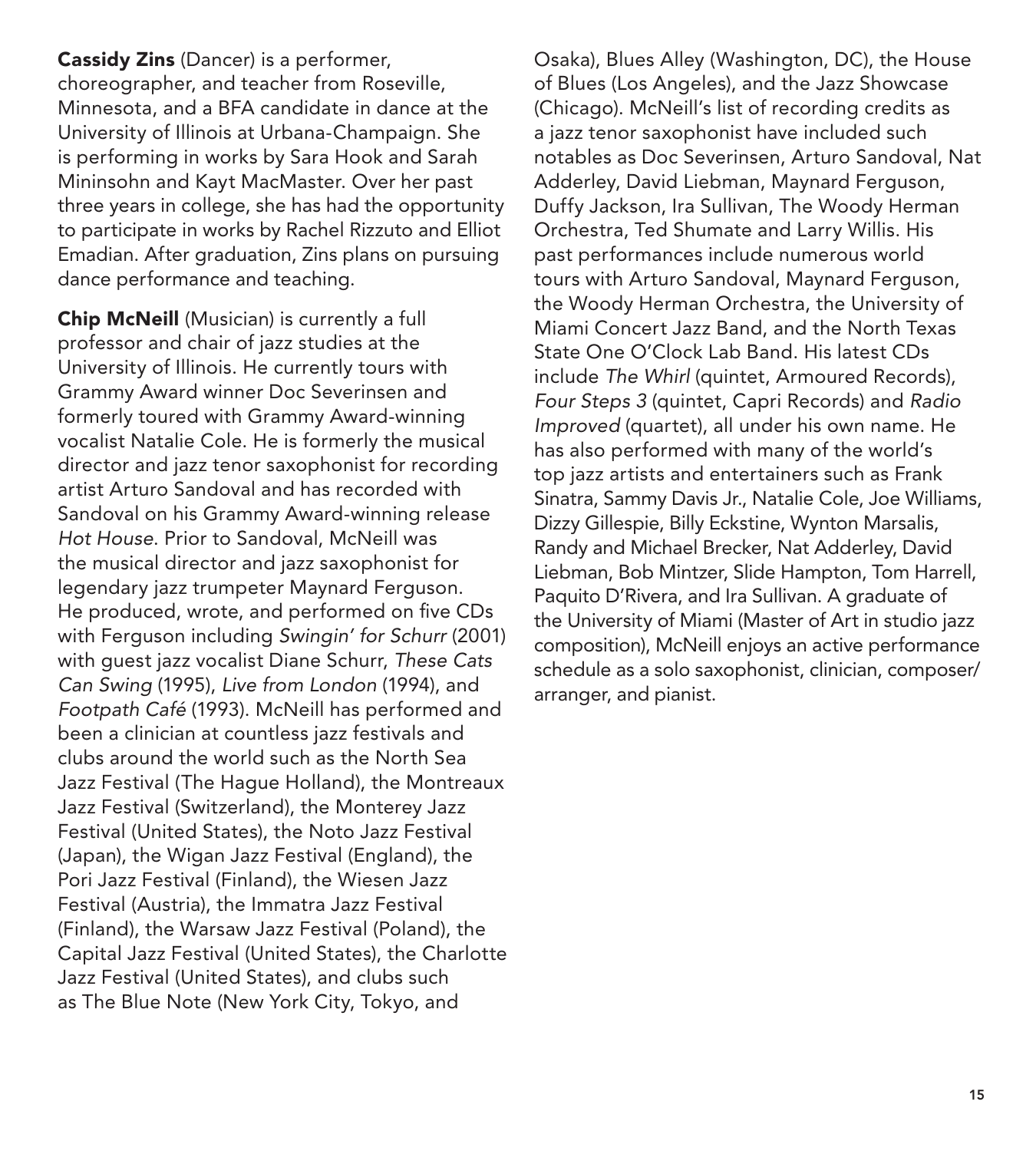Saori Kataoka (Musician), a trumpeter and native of Tokushima, Japan, pursues a career as a teaching artist. She is the first brass instrument player to win the Krannert Center Debut Artist Competition in its 36-year history and will be giving her solo recital at the Foellinger Great Hall (date to be determined). During the summer of 2020, Kataoka participated remotely in the Festival of Young Artists Bayreuth and Lake George Music Festival. Earlier the same year, she was awarded Distinction in the Professional Wind Instrument division at the Vienna International Music Competition 2020. She had also been a semifinalist at the Roger Voisin Memorial Trumpet Competition and National Trumpet Competition (United States), as well as fourth winner at the Junior Classical Music Competition in Japan. She was a trumpet fellow of the Orchestra of the Americas in its 2018 European Tour, performing at such iconic venues as Elbphilharmonie, Usher Hall, Kurhaus Wiesbaden, and Krzysztof Penderecki European Center for Music. During the 2020-21 academic year, Kataoka joins the School of Music at Illinois State University as an adjunct instructional assistant professor. She is currently pursuing her second Master of Music degree, this time in jazz, with graduate minors in dance and global studies at the University of Illinois at Urbana-Champaign. During her time at Illinois, she has been featured for the performance of Aaron Copland's *Quiet City* with the University of Illinois Chamber Orchestra and Antonio Vivaldi's *Concerto for Two Trumpets* with the Illini Strings. She holds a Master of Music in trumpet performance and literature from the U of I and a BA in music with certificate in jazz from Campbellsville University (Kentucky). While in Campbellsville, she was awarded an International Education Award, Alumni Association Talent Award, and Outstanding ESL Graduate Award. Her primary teachers include Tito Carillo, Charles Daval, Ronald Romm, Anne McNamara, and

Reese Land. She can be heard in the recordings of the Orchestra of the Americas' *Pan-American Reflections* from Linn Records, as well as the WASBE Youth Wind Orchestra 2015 from Mark Records. Kataoka is also a passionate Awa Odori dancer, a traditional folk dance from her hometown. She envisions to bring people together with the power of arts to celebrate the beauty of our differences and make harmony.

Grecia Bahena (Stage Manager) is a sophomore pursuing a BFA in stage management at the University of Illinois. Previous credits include *Songs for a New World* encore with Lyric Theatre @ Illinois (assistant stage manager), *Titus Andronicus* with Illinois Theatre (production assistant), and *In the Heights* with Illinois High School Theatre Festival All-State (crew).

Mary Kate Baughman (Stage Manager) is a junior in the stage management program at the University of Illinois. She has worked on a variety of productions at Krannert Center, serving as the assistant stage manager for *Titus Andronicus* and *Because I Am Your Queen* (Illinois Theatre) and as the Child Supervisor for *La Bohème* (Lyric Theatre @ Illinois). Last year, Baughman was hired on as the venue manager for Cricket Theatre Company's 2019 summer season. She is currently the events coordinator intern at the University of Illinois Research Park.

John Boesche (Media Designer) has created projected images for more than 180 dance, opera, theatre, and music productions. Designs for dance include The Joffrey Ballet, Liz Lerman Dance Exchange, Lucky Plush Productions, Mordine & Company, Cynthia Oliver & Company, and Erica Mott Productions, among others. His scenic and media designs for regional theatre include Chicago Shakespeare Theater, Geffen Playhouse (Los Angeles), Goodman Theatre, Lookingglass Theatre, McCarter Theatre (Princeton),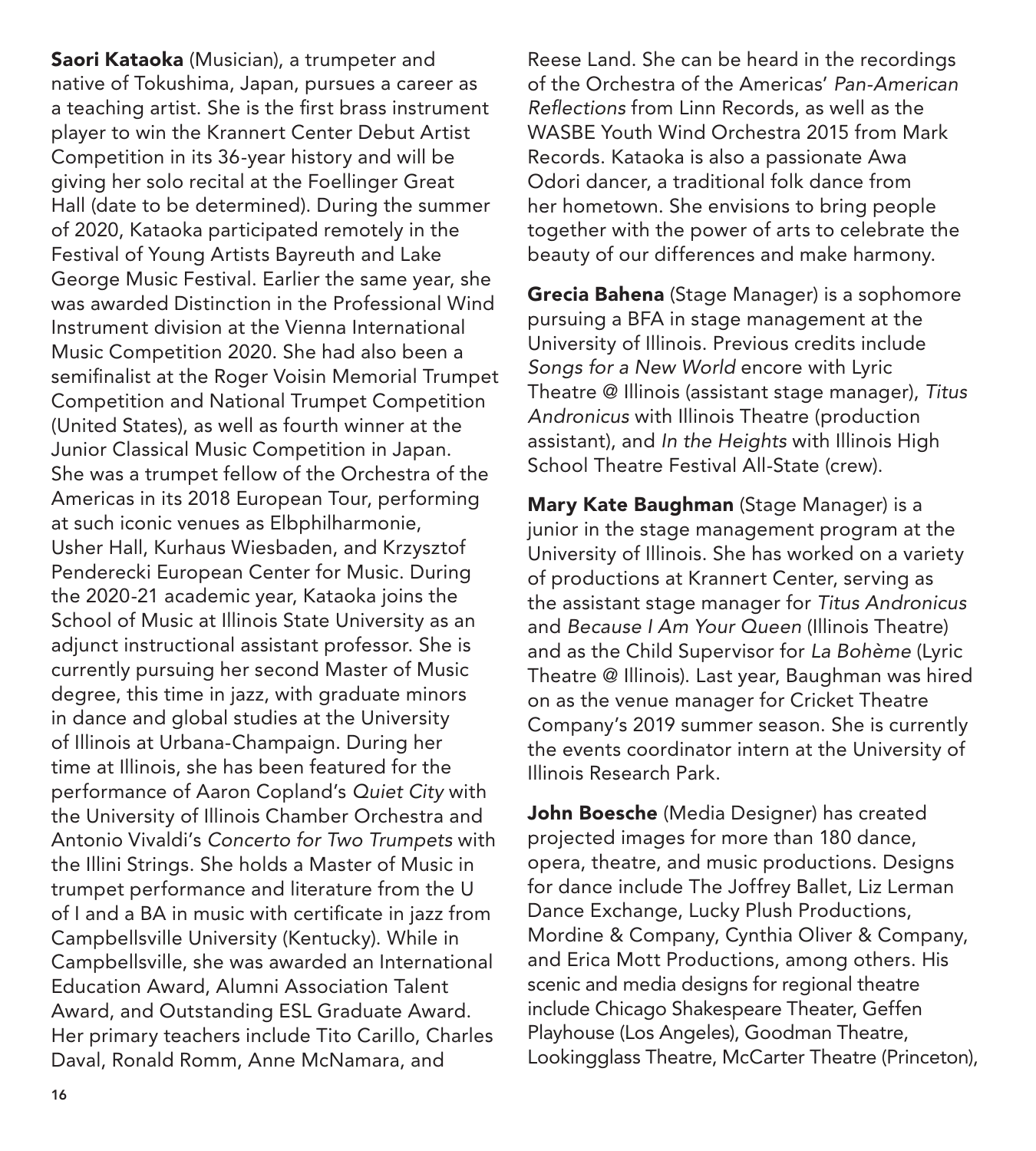New York Shakespeare Festival (NYC), Seattle Repertory Theatre, and Steppenwolf Theatre, among others. Boesche has received the Merritt Award for Excellence in Design and Collaboration, three Joseph Jefferson Awards for his theatre designs, a Los Angeles Drama Critics Circle Award, a Metro DC Dance Award, and a 2018 Bessie nomination with John Jennings and Stacey Robinson for Outstanding Visual Design. He is the chair of digital media for live performance at the University of Illinois at Urbana-Champaign.

Laura Chiaramonte (Media Designer/Dance Media Coordinator) has been performing and producing work professionally in dance throughout the United States and abroad for the past 25 years. As the director of the Flatlands Dance Film Festival, she enjoys presenting dance films worldwide and supporting dance filmmakers. Chiaramonte developed a movement studies class, emphasizing movement improvisation and composition through the inspiration of intermedia at the Chicago Art Department. She has taught workshops at the Illinois Institute of Technology, the Dance Center at Columbia College, and the Department of Dance at the University of Wisconsin-Madison and was an artist-in-residence at Illinois Wesleyan and Frente de Danza Independiente at Sala de Artes Escénicas Marina de Jesus Quito in Ecuador. Chiaramonte is currently teaching screendance and dance documentation for Dance at Illinois.

**Gryffon Cloud** (Lighting Designer) is a senior undergrad in lighting design and technology at the University of Illinois. This is the first full show he is designing at Krannert Center. Outside of lighting, his interests include gaming and cooking with extremely hot peppers.

José Diaz-Soto (Co-Scenic Designer), a native of Bayamón, Puerto Rico, holds a BA in fine arts from the University of the Sacred Heart and credits in drama from the University of Puerto Rico. In May 2016, he completed his MFA in scenic design with a departmental distinction at the University of Illinois at Urbana-Champaign. Diaz-Soto has been designing for drama, musical theatre, film, and television. Recently completed projects include *Titus Andronicus*, *Time Is on Our Side, The Explorer's Club* (Jeff Award Nominee)*, The Madres*, *Polaroid Stories*, and *RED*. Musical theatre and opera credits include *Don Giovanni*, *Evita*, *Into the Woods*, *Godspell*, *Sound of Music*, *Les Misérables*, *Man of La Mancha*, *A Midsummer Night's Dream*, and *Kiss Me Kate.* TV and film credits include *23 Hours*, *Prótesis*, *Parece que fue ayer*, *Contraseña*, *El color de la guayaba*, *Demasiada Tita*, and *Las combatientes.* Diaz-Soto is on faculty at Illinois Theatre as a scenic design professor. www.josemanueldiaz.carbonmade.com

**Zia Fox** (Media Designer) is a third-year MFA student in sound design and technology. Fox graduated with a BA in music technology from the University of Illinois in 2018. At Krannert Center, they have sound designed for February Dance 2019, *The Adventures of Little Sharp-Ears*, *Lysistrata*, and *Police Deaf Near Far*. While their main focus is sound, they also enjoy video postproduction work and creating visual content. November Dance 2020 is Fox's debut as a media designer. Postgraduate, they are planning to work in the video game industry as a sound designer.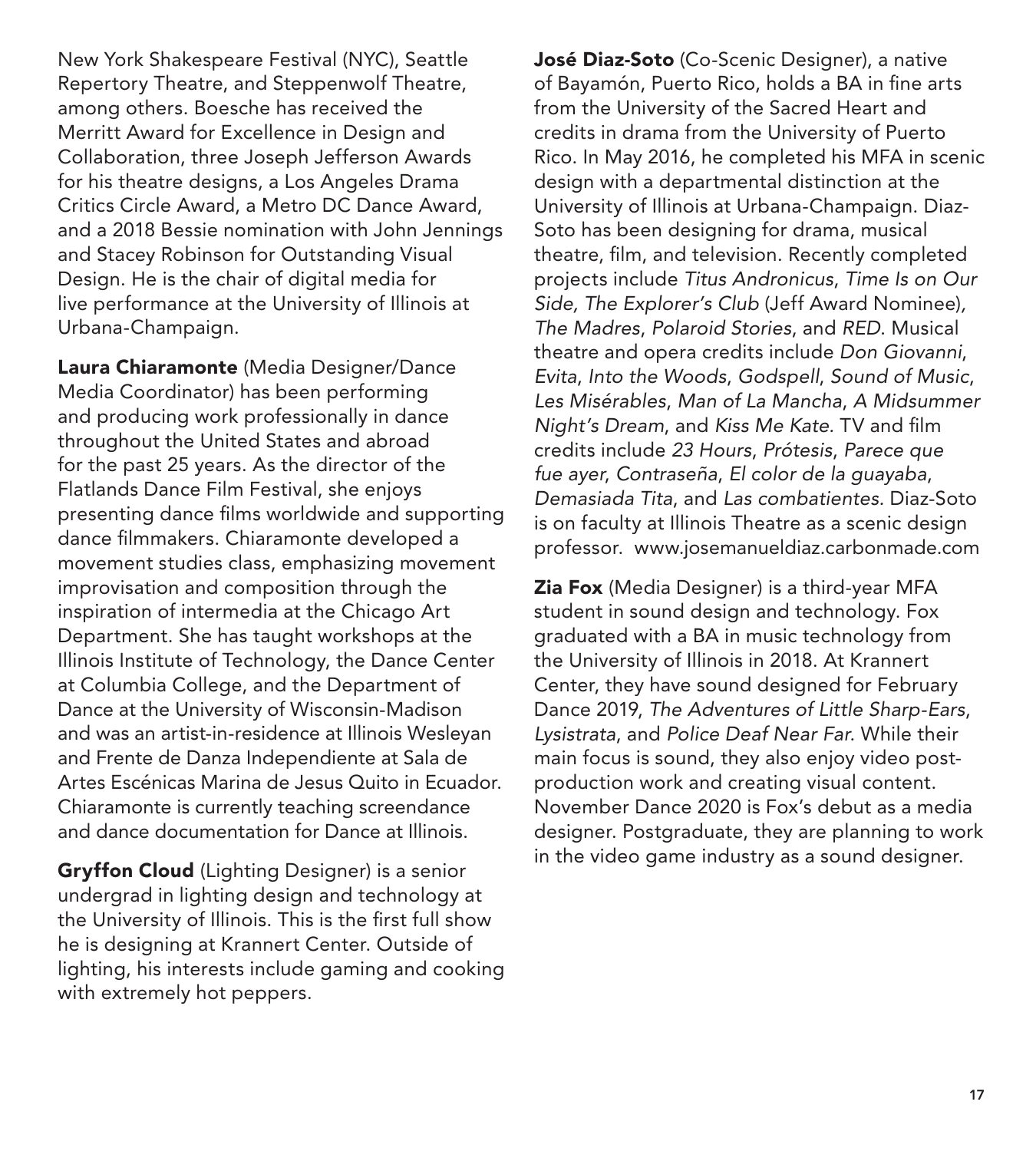Andrew Giza (Camera Director), originally from Massachusetts, is an alumnus of Emerson College where he earned a Bachelor of Fine Arts degree in acting. Before joining the Events office at Krannert Center, Giza worked with the Artist Partner Programs team at the University of Maryland's Clarice Smith Performing Arts Center while earning **a** Master of Science degree in management. Giza's professional career began at *The Tonight Show with Jay Leno* as the program's music production manager, a position he held for over 14 years. He is a member of SAG-AFTRA and enjoys golfing, riding motorcycles, and working with the Boulanger Initiative to promote inclusivity in classical music.

**Priyankka Krishnan** (Media Illustrator and Animator) is a senior pursuing a BFA in new media and BS in psychology at the University of Illinois. She's an illustrator who worked on many of the special effects and image assets behind November Dance 2020. In her free time, she enjoys obsessively doodling, sipping tea, and feeding her crippling video game addiction.

**Vivian Krishnan** (Costume Coordinator and Designer) is in her third year of grad school at the University of Illinois for costume design. Her most recent designs were for *Lysistrata*, which was unfortunately canceled due to the global pandemic in spring 2020. In her time in the Champaign-Urbana area, Krishnan designed costumes for *The Wolves* directed by Nisi Sturgis as well as Parkland Theatre's heart-wrenching production of *Elephant's Graveyard* directed by Latrelle Bright. While much of her recent work has appeared on the stage, Krishnan began her studies of the fine arts while attending Fort Lewis College in Durango, Colorado, where she received her BA with an emphasis in printmaking and sculpture. When not working on shows for theatre, she fuels her artistic drive by working on commissioned work and personal projects.

**Daniel Massey** (Sound Designer) is a senior sound design and technology major. In the past, he was the assistant sound designer for *August Wilson's Gem of the Ocean*, guest-directed by Chuck Smith, and *Lysistrata*, guest directed by Jason Jang. His previous sound design credits for dance include *measured way // return stillness* by Danielle Mastricola, *Margarita* by Daisy Rueda, and Studiodance II. The most recent sound design he has worked on was *Infinite Three-Way Possibility* by Elliot Emadian. Outside of Krannert Center for the Performing Arts, Massey is the coproducer of *Ghost Light Radio Drama*, a podcast on Spotify.

Greg Mueller (Production Stage Manager) is a senior stage management student at the University of Illinois at Urbana-Champaign. Their credits include assistant stage manager for productions of *Cabaret* (a Krannert Center collaborative work), *Titus Andronicus* (Illinois Theatre), and Studiodance I (Dance at Illinois).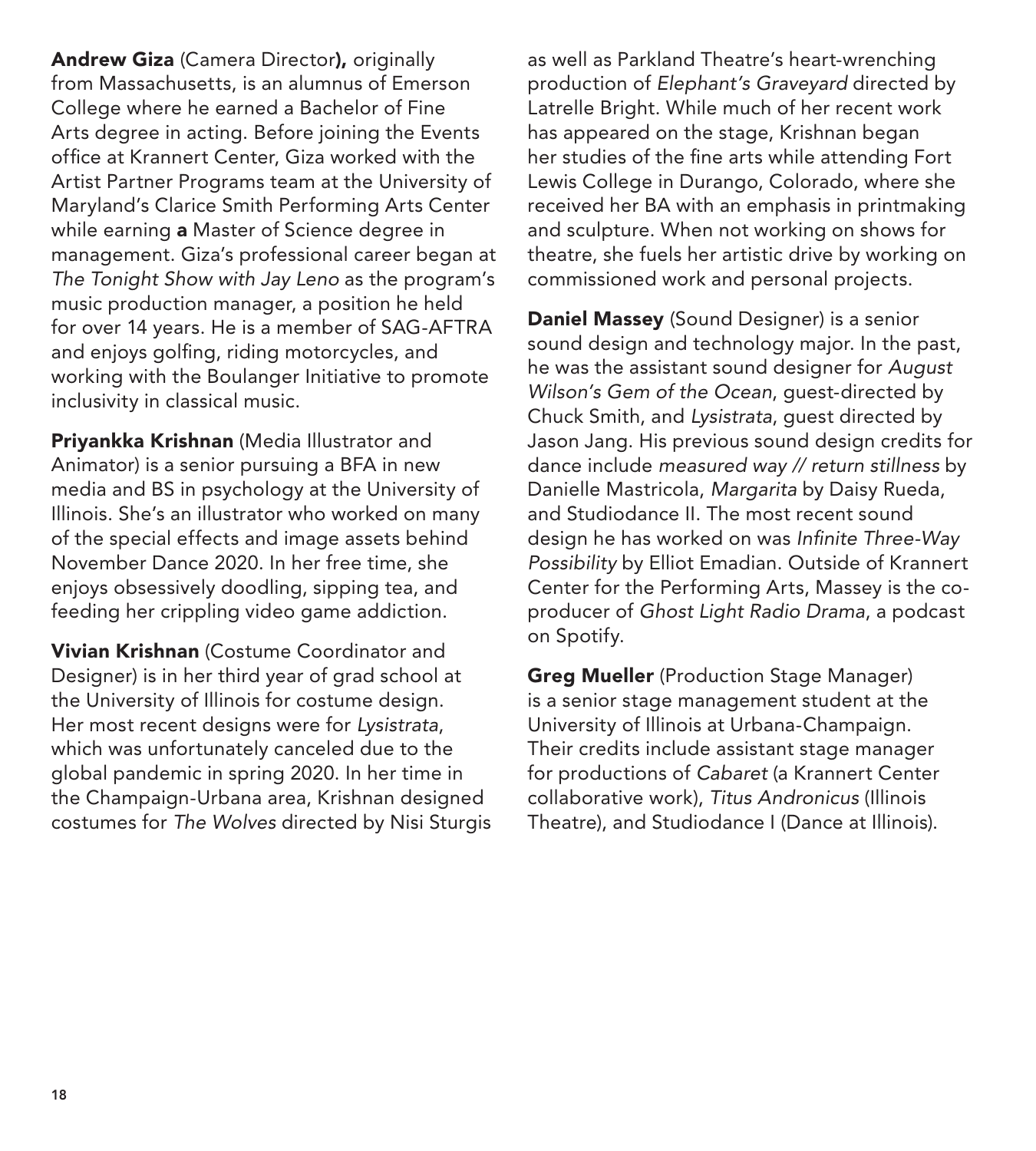Matthew Rohan (Stage Manager) is a junior majoring in both stage management and history and originally from Orland Park, Illinois. Previously, he was the stage manager for Lyric Theatre @ Illinois' production of *Songs for a New World*. He also served as an assistant stage manager for Dance at Illinois' 2019 productions of Studiodance I: *Dancing 50: Moving Forward/ Looking Back* and Studio One Extended. On campus, he has been involved with Illini Student Musicals and served as the assistant stage manager for their production of *Footloose*. He is currently working on a collaborative escape room project that will be presented in the spring semester. Professionally, Rohan has worked with Oak Park Festival Theatre as an assistant stage manager for *Elizabeth Rex* and as a light board operator for *Much Ado About Nothing.*

Jia Zengpeng (Scenic Designer) is a scenic designer from China who moved to the United States to earn his master's degree. He received a BFA degree in scenic design from Sichuan Fine Arts Institute in Chongging, China. In addition to theatre design, he has also done some design with television, film, architecture, and illustration. He is currently enrolled in his third year at the University of Illinois. His past stage design credits include *Moved Chongqing* (CQ Playhouse), *Leftover Girls* (SFAI Theatre), and *The Adventures of Little Sharp-Ears* (Krannert Center).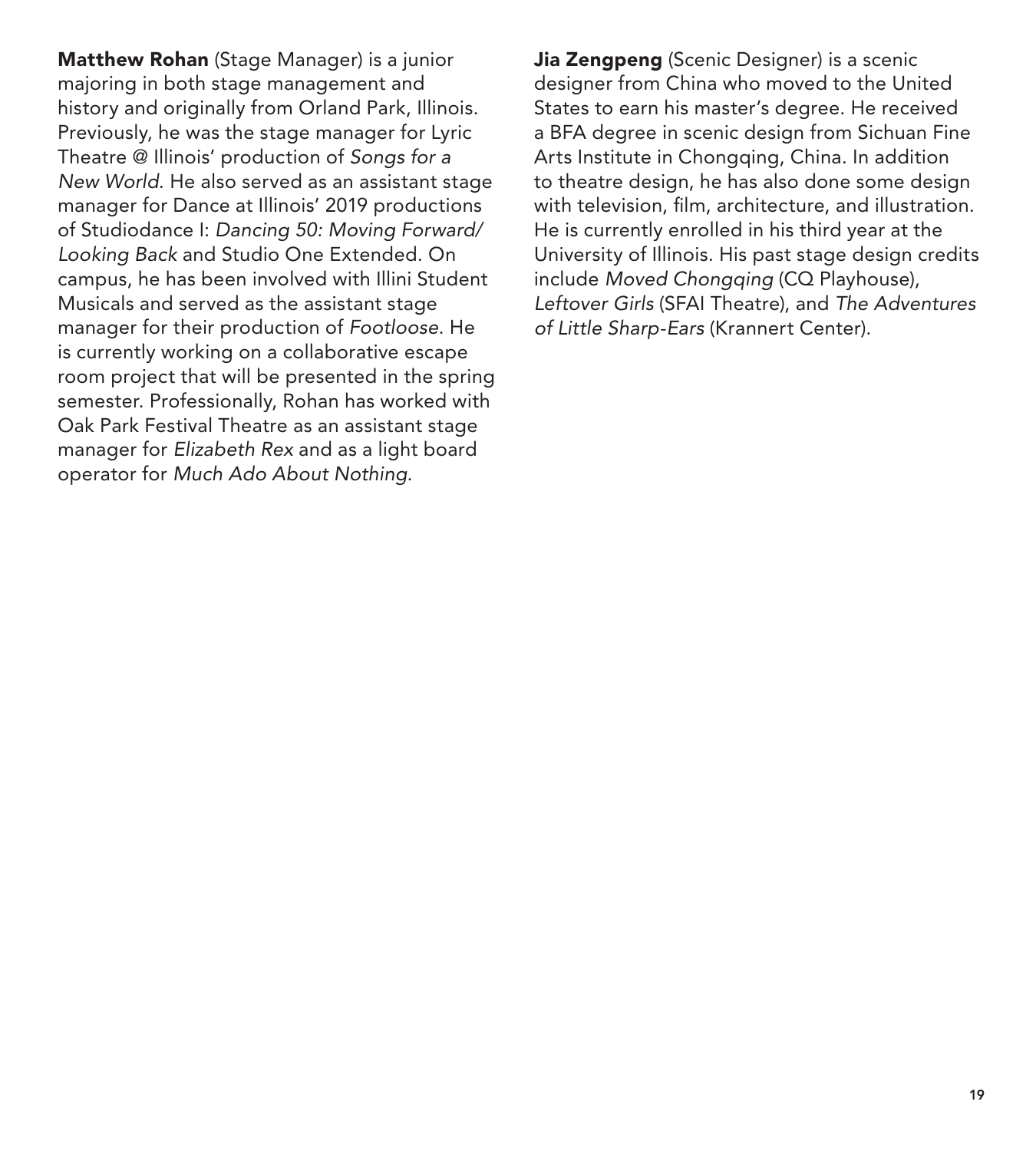## CREATIVE AND PRODUCTION STAFF

CONCERT DIRECTOR Jan Erkert

## **CHOREOGRAPHERS**

Bevara Anderson Kayt MacMaster Sarah Mininsohn Sara Hook Endalyn Taylor

CAMERA DIRECTOR Andrew Giza

COSTUME COORDINATOR Vivian Krishnan

ASSISTANT COSTUME COORDINATOR Noa Greenfeld

HAIR/MAKEUP COORDINATOR Colin Grice

LIGHTING DESIGNER Gryffon Cloud

MEDIA DESIGNERS John Boesche Zia Fox

MEDIA ILLUSTRATOR AND ANIMATOR Priyankka Krishnan

DANCE MEDIA COORDINATOR Laura Chiaramonte

ASSISTANT MEDIA COORDINATORS Mary Kate Ford Quinn Shuster

PRACTICUM ONLINE Grace Krizay Hannah Tharp

CO-ASSISTANT LIGHTING DESIGNERS Elaine Richardson

MASTER ELECTRICIAN Cameron Koniarski

SOUND DESIGNER Daniel Massey

AUDIO ENGINEER Kayla Lee

PRODUCTION STAGE MANAGER Greg Mueller

STAGE MANAGERS Grecia Bahena Mary Kate Baughman Matthew Rohan

PRODUCTION ASSISTANT Katie Anthony

CO-SCENIC DESIGNERS Jose Diaz-Soto Zengpeng Jia

TECHNICAL DIRECTOR Patrick Storey

ASSISTANT TECHNICAL DIRECTOR Eric Swabey-Keith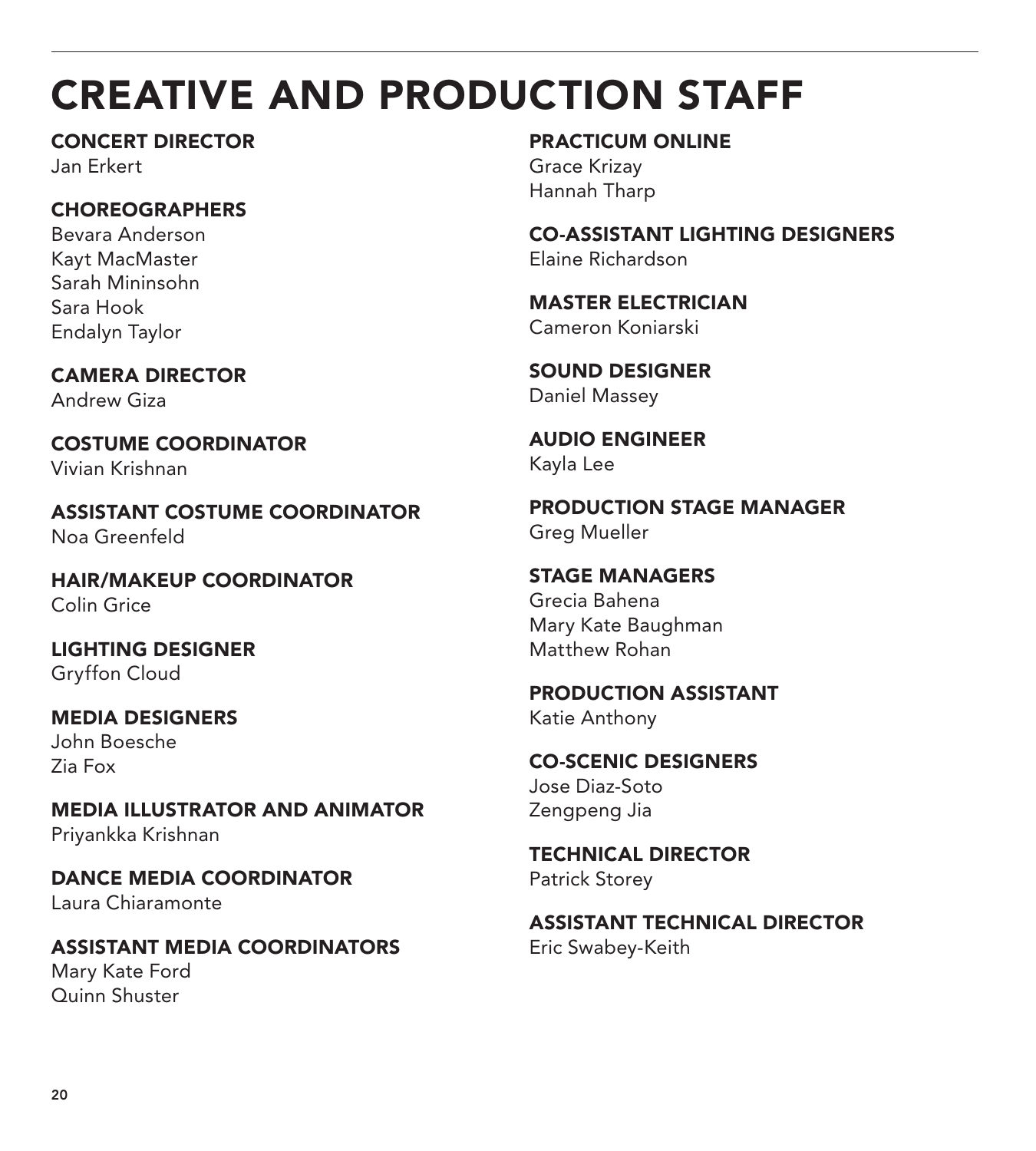### PROPERTIES MASTER

Mark Kennedy

### ASSISTANT PROPERTIES MASTER Sammy Boyarski

SCENIC CHARGE Christina Rainwater

## DANCE ASM

Jaymes Crowder-Acres Lukas Jacyniuk Moskalis Kennedy Wilson

## VIDEO CREW

Angel Anderson Jordan Brookins Laini Gorgol Brittany Jarke Rachel Maramba Stephanie Shaw Kristen Whalen Jessica Ziegler

### DECK CREW/RAIL CREW

Faith Brown Drina Canjura-Kaufmann Jasmine Chavez Anabelle Clark Alexandria Kinard Haley Krauss Genesis Medious Isabella Saldana

## COSTUME RUNNING CREW

Juliann Craft Margeret Daniels Jenna Dike Allie Green

## LIGHT BOARD OP

Nia Khan

#### SOUND BOARD OP Darien Durell

ACKNOWLEDGMENTS

Producing a concert during COVID-19 has required us to re-think, re-invent, re-imagine every aspect of production. Deep appreciation to Krannert Center's Director Mike Ross for generously supporting the academic work of the performing arts departments. His marvelous team in Marketing, Finance and Operations, Production, Ticketing Services, and Patron Services have done extraordinary work in assisting to re-invent the wheel! A huge shout-out to Terri Ciofolo and the stage management and design team in the Department of Theatre for their spirited work to make this concert happen, and my sincere thanks to the choreographers and dancers for remaining adaptable in response to the neverending changes! Deep appreciations to all!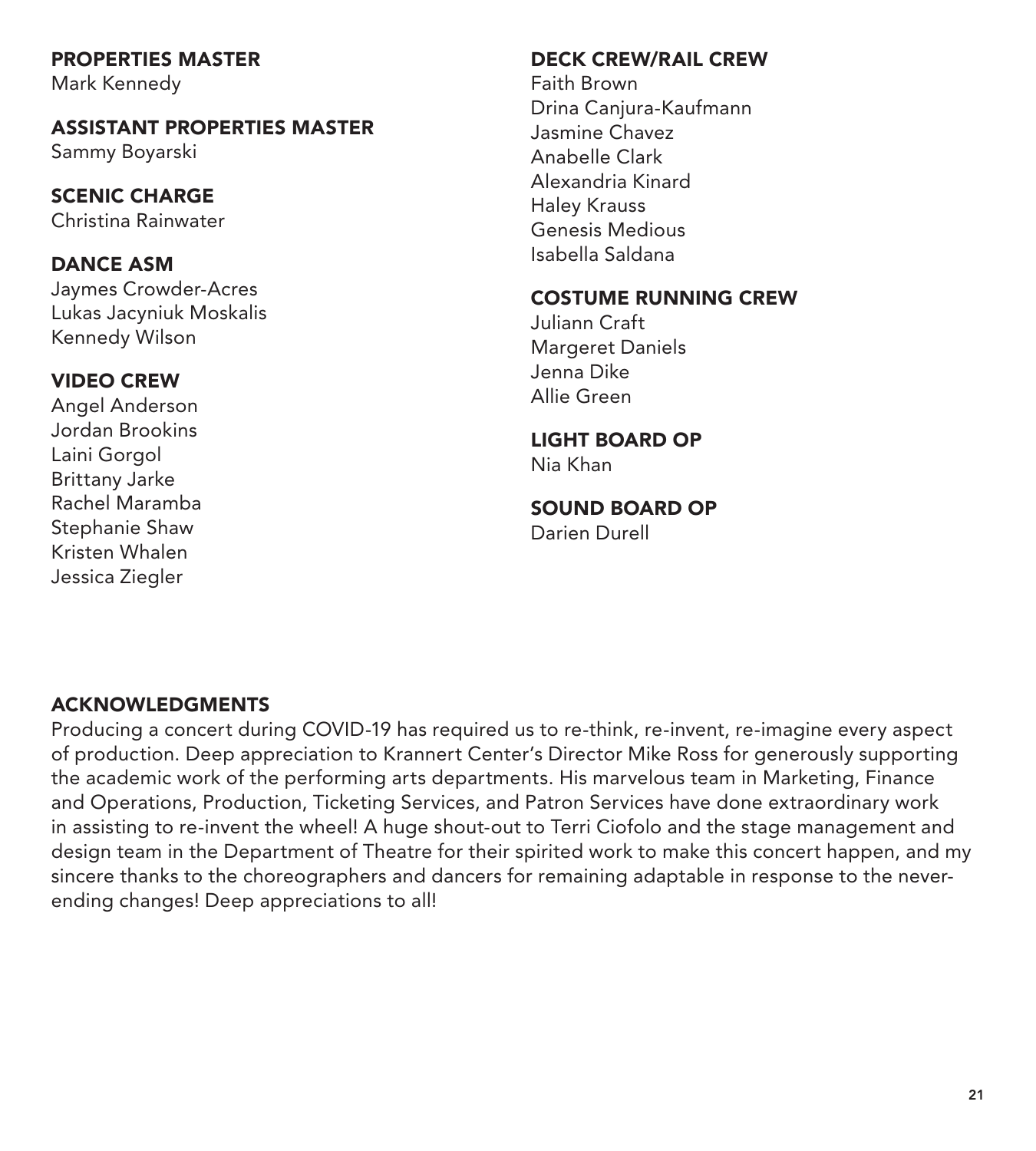#### Land Acknowledgement

The University of Illinois System carries out its mission in its namesake state, which includes the traditional territory of the Peoria, Kaskaskia, Piankashaw, Wea, Miami, Mascoutin, Odawa, Sauk, Mesquaki, Kickapoo, Potawatomi, Ojibwe, Menominee, Ho-Chunk, and Chickasaw Nations. These lands continue to carry the stories of these Nations and their struggles for survival and identity.

As a land-grant institution, the University of Illinois has a particular responsibility to acknowledge the peoples of these lands, as well as the histories of dispossession that have allowed for the growth of this institution for the past 150 years. We are also obligated to reflect on and actively address these histories and the role that this university has played in shaping them. This acknowledgement and the centering of Native peoples is a start as we move forward for the next 150 years.

Krannert Center affirms the commitment by the university to move beyond these statements, toward building deeper relationships and taking actions that uphold and preserve Indigenous rights and cultural equity.

As we gather to experience this performance, we have an opportunity to reflect on the ways that systems of oppression have shaped our society. We can work together to create systems that support human dignity, establish equity, strengthen cross-cultural relationships, and draw upon the creative capacity of all people that make up this community, state, nation, and world.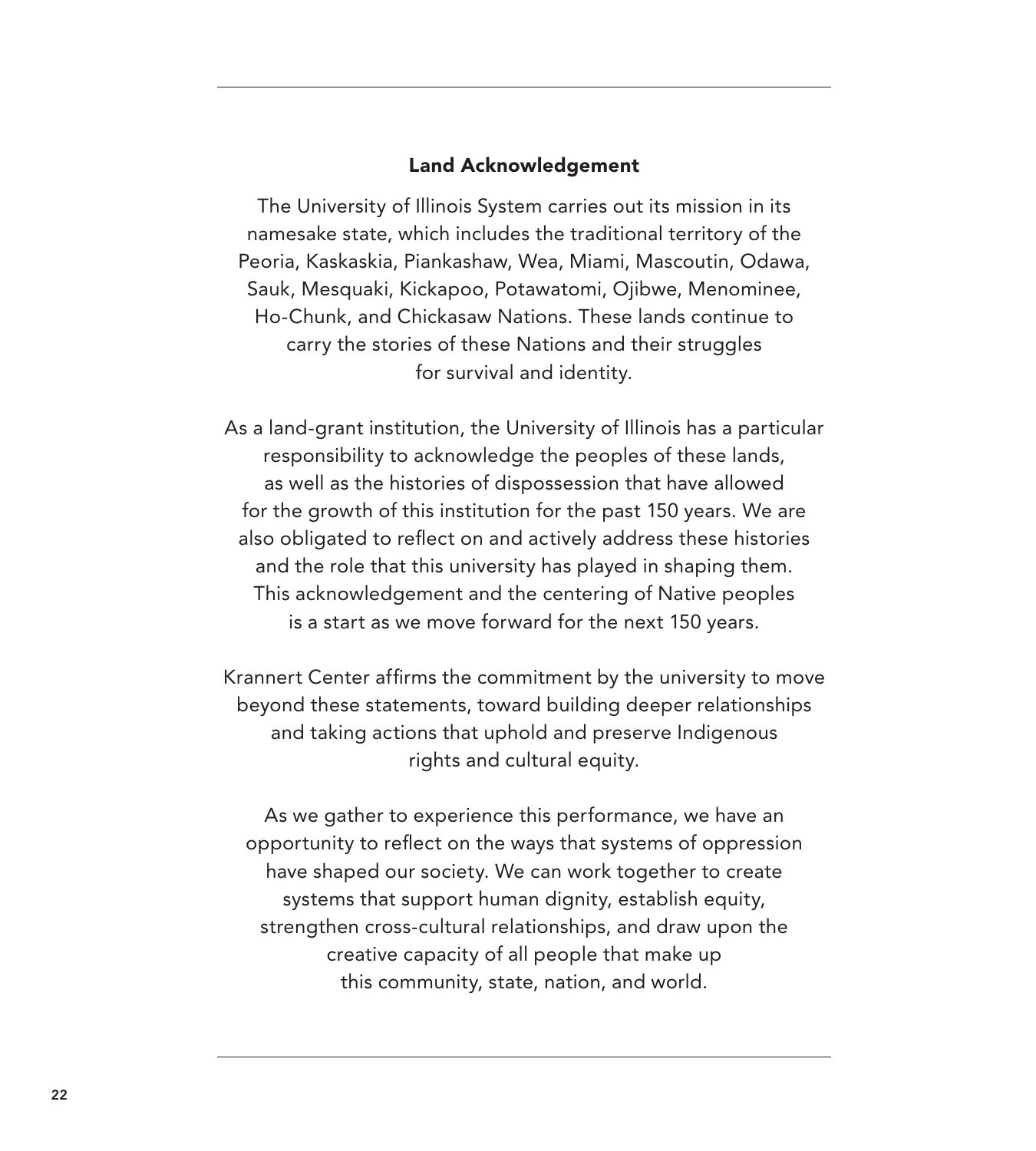## DANCE AT ILLINOIS

### THE DEPARTMENT OF DANCE AT THE UNIVERSITY OF ILLINOIS dance.illinois.edu

#### DANCE FACULTY

Betty Allen, Lecturer, Creative Dance for Children Director Maria Cynthia Anderson, Lecturer Laura Chiaramonte, Lecturer and Media Coordinator Jan Erkert, Department Head and Professor Sara Hook, Professor Patricia Knowles, Professor Emerita Linda Lehovec, Associate Professor Jennifer Monson, Professor and Graduate Program Director C. Kemal Nance, Assistant Professor Rebecca Nettl-Fiol, Professor and Undergraduate Co-Director Tere O'Connor, Professor Cynthia Oliver, Professor Endalyn Taylor, Associate Professor John Toenjes, Professor and Undergraduate Co-Director Renée Wadleigh, Professor Emerita Abby Zbikowski, Associate Professor Anna Sapozhnikov, Assistant Head of Program Administration and Engagement

#### AFFILIATED FACULTY

- Citlali Lopez-Ortiz, Assistant Professor, Kinesiology and Community Health
- Jane Desmond, Professor, Department of Anthropology
- Lisa Dixon, Associate Professor, Department of Theatre
- Jenny Oyallon-Koloski, Assistant Professor, College of Media
- Sandra Ruiz, Assistant Professor, Department of Latina/Latino Studies
- Deke Weaver, Associate Professor, School of Art and Design

#### STAFF

Ken Beck, Specialist in Music Laura Chiaramonte, Media Coordinator Natalie Fiol, Photographer Kimberly Hardin, Physical Therapist Cindy Masko, Office Manager Anna Sapozhnikov, Assistant Director for Academic Program Administration and Engagement

#### INTERNS

Rachel Maramba Jessica Ziegler Stephanie Shaw Alexandria Kinard Cassie Zins Jordyn Gibson Nia Khan

#### GUEST ARTISTS

Omri Drumlevich Nia Love Charles O. Anderson Onye Ozuzu Wanjiru Kamuyu

#### FLATLANDS DANCE FILM FESTIVAL

Laura Chiaramonte, Director Mark Rhodes, Founder and Associate Director

#### TEACHING ASSISTANTS

Bevara Anderson Jaylen Clay Abby Williams Chin Ricky De Jesus-Valentin Roxane D'Orleans Juste Jacob Henss Helen Kalogridis Ty Lewis Catherine MacMaster Sarah Marks Mininsohn Rachel Rizzuto Danzel Thompson-Stout

#### SPACE CORDINATOR/ DRK MANAGER

Jacob Henss

#### ACCOMPANISTS

Cody Jensen Beverly Hillmer Aaron Wilson Jason Finkelman

#### DANCE PARTNERS ADVANCEMENT COMMITTEE

Kelly Bradham Jerry Carden Fabiola Elias Tim Hutchison Michael Lambert Dirk Mol Sally Shepherd Tim Temple Alicia Trezise Skylee Trimble Jerry Wray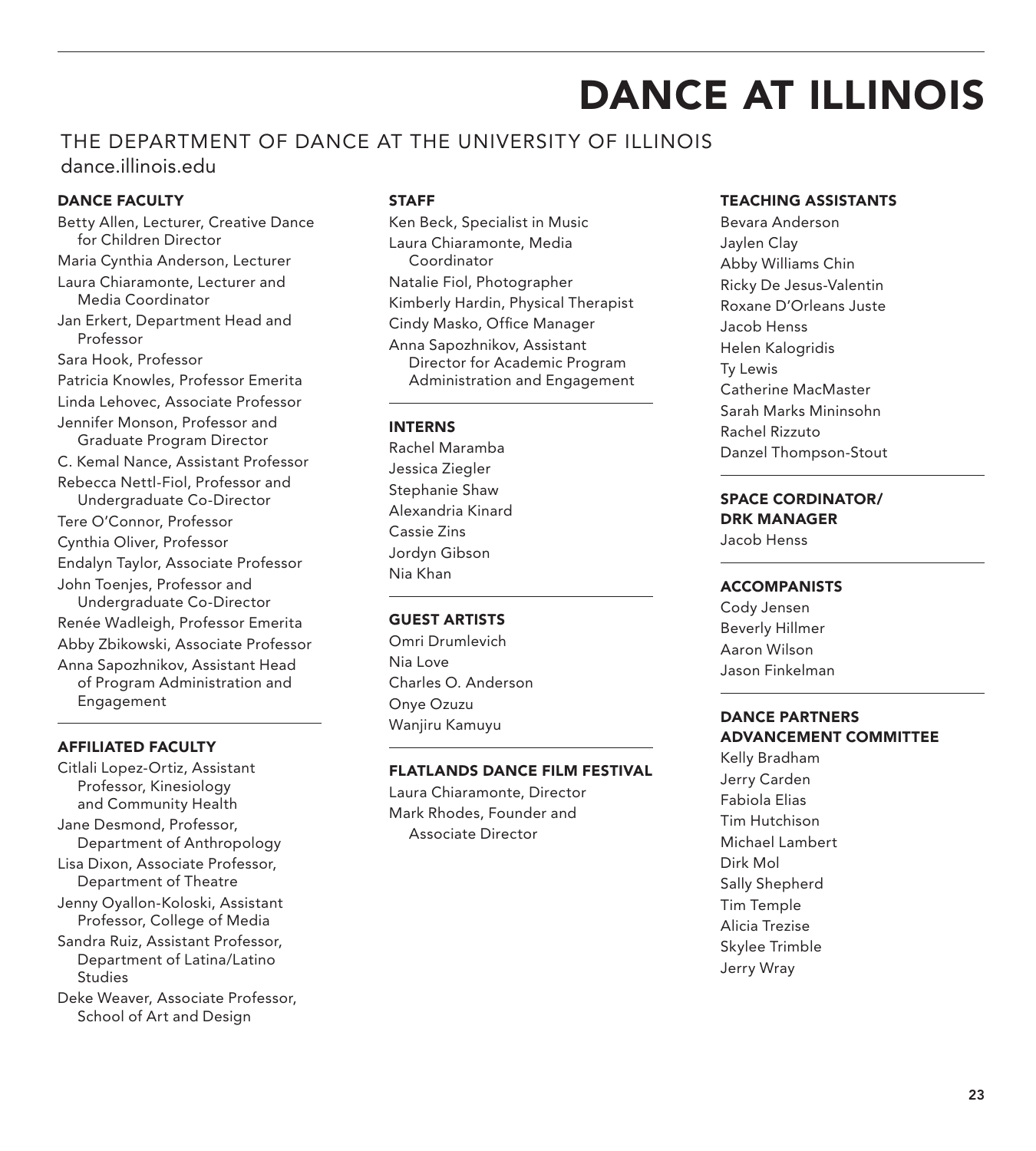# BE A PIVOTAL FORCE DONATE NOW!

DONORS PLAY A PIVOTAL ROLE in the realization of the department's ambitions to become a national center for the development of dance artists and leaders. The collaborative work generated in our program has been spreading across campus and out into the world, and we can do even more to share what dance can contribute to our society. Dance Partners—our generous donors provide the core strength for our students, our creative work, and our vision for advancing the art of dance.

Our new No Debt for Dancers campaign strives to eliminate college debt and eradicate the notion of the "starving artist" by raising funds for alumni projects, summer study, and tuition scholarships.

We hope you will join us in our mission to cultivate imaginative, innovative, and sustainable artistic lives.

To make a gift, please designate the desired fund (Scholarships or Production & Enrichment) on your check, made payable to the University of Illinois Foundation/Department of Dance, and mail to UIF, P.O. Box 734500, Chicago, IL 60673-4500.

For information on how to donate online: www.giving.illinois.edu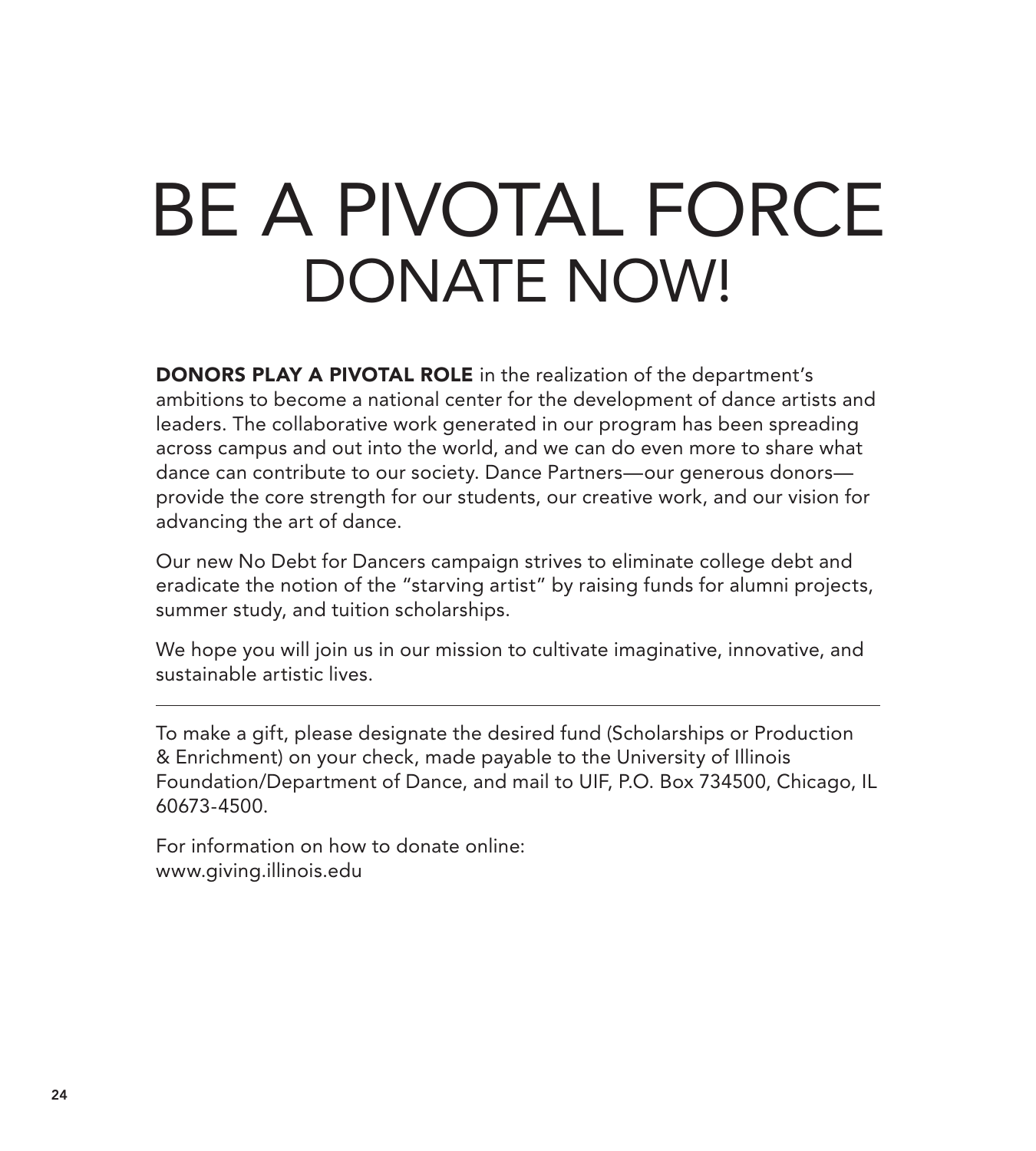## WE COULDN'T DO IT WITHOUT YOU!

Thank you to all of our Dance Partners for contributing to the vibrancy of Dance at Illinois. Your gifts are reflected in all of our performances, and we are profoundly grateful for your support.

Listed below are the donors from July 1, 2019, through June 30, 2020.

Fran and Marc Ansel Christine and Paul Bauer W. B. and Mary Bobosky Linda Brown Jerry Carden and Tim Temple Jacquelyn Carducci Carolyn Casady-Trimble and Ralph Trimble Lynda and Robert Cavanagh Andrea Chim Peggy and Paul Drane Jan Erkert and Bernt Lewy Fidelity Charitable Gift Fund Margaret Fisher-Krugman and Arn Krugman Joan and Paul Germano Debra and Bruce Gillingham Lydia and Charles Guse Timothy Hutchison and Michael Lambert Alexandra Hutton Roger Ingalsbe Patricia and Frank Knowles KPMG Foundation Robin Krizay Ella and Mark Magruder Cynthia and Frank Masko Donna Mastricola Pernelle and Jason Maxwell Regina McClellan

Laura Michelini Jane and Norman Milsap Jennifer Monson Nancy Morse Rebecca Nettl-Fiol and Stephen Fiol Richard Orr Carol Palmiotto Mary and George Perlstein Marilyn and Grady Phillips Mark Rhodes John Rosenstein and Bette Brix John and Pamela Rozehnal Rafael and Emily Salvani Lisa Simons John and Stephanie Tharp Renee Wadleigh Beverly Washington Richard and Lynn Wilson Ann Wojcik Todd Wojcik Albert Wong and How-Ching Jerald Wray and Dirk Mol Elizabeth Wymore and Sheldon Smith Basia Yakaitis Sarah Young Jin-Wen Yu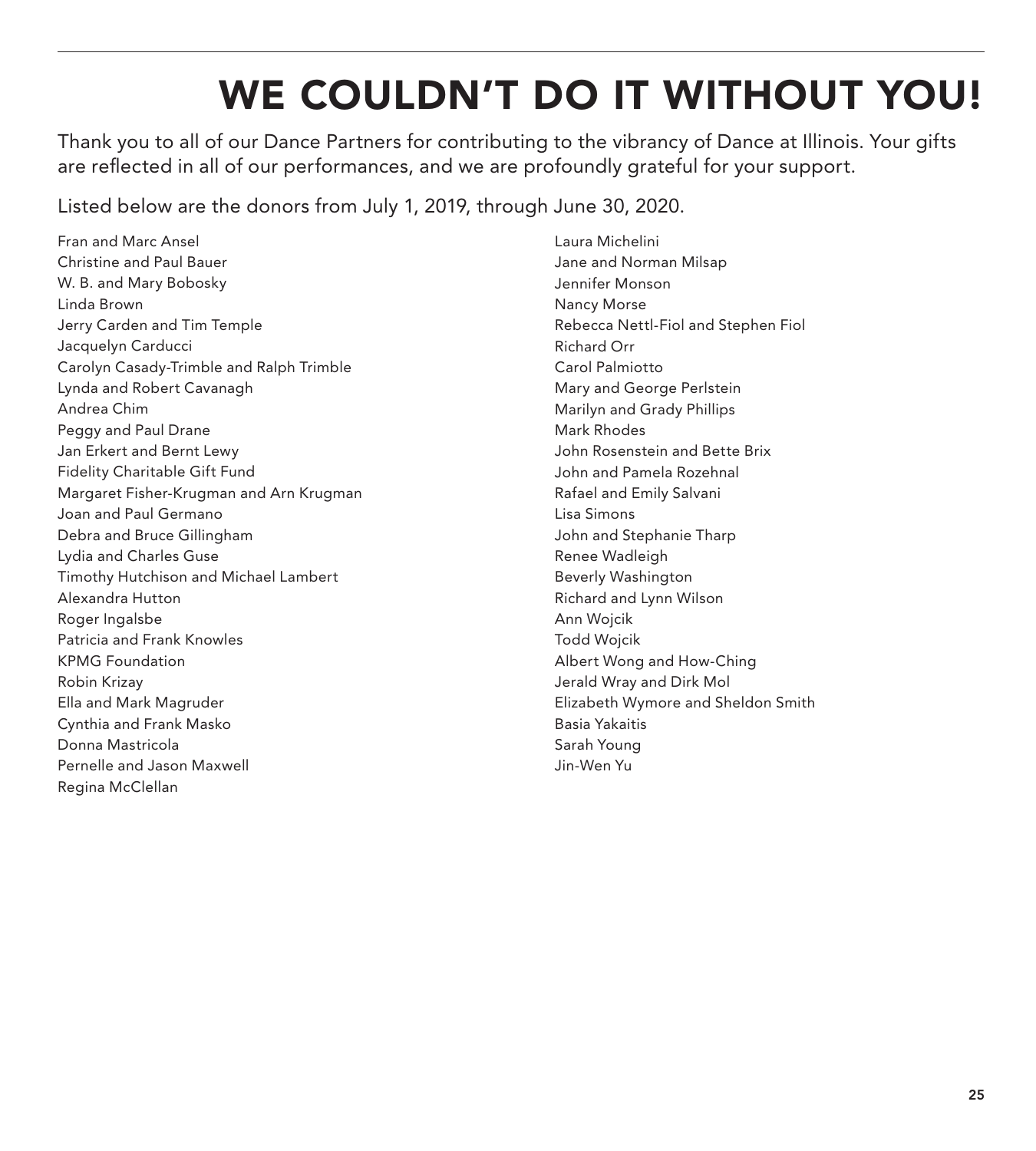## KRANNERT CENTER VOLUNTEERS

With gratitude we recognize our 2019-20 volunteers and look forward to when you can rejoin us at the Center.

#### **COMMUNITY** VOLUNTEERS

Paula Abdullah Nisha Aggarwal Elizabeth Allison Harold Allston Brant Asplund Tammy Asplund Mike Atkinson Debora Avelino Ron Baker Jane Barry Heather Baseler Pam Bedford Paul Beinhoff Janice Bellington Ann Bergeron Kathy Bergeron Priya Bhatt Shohan Bhattacharya Karen Bojda Brunna Bozzi George Brock Jonne Brown Krishni Burns Mark Casco Felix Chan Yoline Chandler Coco Chen Wen-Chi Chen Kathleen Corley Kathleen Correa Jessica Crane Jessica Dager Millie Davis Cara Day Kasandra Delafuente Lori Deyoung William Dick David Dorman Astrid Dussinger Kathy Dwyer Sheryl Dyck Peter Dyck Debra Eichelberger Stacey Elliott Beth Engelbrecht-Wiggans Richard Engelbrecht -Wiggans Roger Epperson Vennie Ewing Elizabeth Faulkinberry Judy Federmeier Cliff Federmeier Dee Feickert

Andrea Fierro Peter Floess Patricia Floess B. Jean Flood Richard Flood Elizabeth Frankie Roger Fredenhagen Bianca Galvez Zeidy Garcia Inga Giles Emma Glezer Robin Goettel Michelle Gonzales Gene Grass Sandy Haas Catherine Haney Katherine Hansen Susan Hansen Tonya Hartman Mike Havey Kathy Havey Judith Haydel James Hayes Jr. Kate Heiberger Cynthia Helms Kathy Henry Abby Heras Joan Hood Peter Hood Mary Hosier Betsy Hunter Ingrid Hutchings Elizanena Ibarra Janice Impey Laurie Jacob Roland Jean Cynthia Jean Sten Johansen Diana Johnsn Marcy Joncich Carlton Kagawa Debra Karplus Karan Keith Janeane Keller Patti Ketchmark Ashley Kirby Daniel Krehbiel Spencer Landsman Linda Larson Diane Lassila Warren Lavey Josephine Lee Hannah Lee Eunsun Lee Vincent Leonard

Jennifer Lin Fei Lin Feikai Lin Xiao Lin Sheila Loosevelt Penny Lopez Lynda Lopez Robert Lou Ginger Lozar Michelle Lynn Gill Janice Maddox Marguerite Maguire Mary Manley Marina Marjanovic Nenad Marjanovic Nicole Martinez Bobbi McCall Teri McCarthy Sarah McDougal Jim McEnerney Linda McEnerney Liz McMillen Susan Meinkoth Kathy Metcalf Sharron Mies David Mies Martha Milas Carol Miles Carol Miller Michael Miller Julie Mills Patrick Mills Jihyeon Min Margrith Mistry Frank Modica Martha Moore Thom Moore Pnina Motzafi -Haller Christina Myers Jane Myers Manisha Naganatanahalli Linda Neider Michael Nelson Peter Newman Jerome Ng Johnson Nguyen Dick Norton Saray Ocampo Alejandra Ochoa Mariorie Olson Carol Osgood Brenda Pacey Cynthia Perez Pezz Pezz Joel Plutchak

Renee Potter Carolyn Presley Robbie Pulliam James Quisenberry Jill Quisenberry Anne Raczak Beverly Rauchfuss Sam Reese Victoria Rice Monique Rivera Marcelo Rosa Mazzocato Laurel Rosch Joyce Ruder Jackson Tanya S Faaiza Saif Corinne Saldeen Uriel Sanchez Jean Sandall Christian Sarol Barbara Schleicher Dawn Schultz Izzy Scott Christel Seyfert Lei Shanbhag Edward Snyder Isaac Soloveychik Jennifer Steele Carolyn Stewart Margaret Stillwell Carrie Storrs Judy Swiger Weifeng Sun Casey Tan John Taylor Alice Taylor Adrian Testo Jamie Thomas-Ward Lee Trail Pat Tuchman Allan Tuchman Barbara Turner Julia Ulen Lynda Umbarger Valeria Vargas Dianna Visek Frank Vivirito Kathy Vivirito Louise Walczak Spencer Walden Anna Maria Watkin Jean Weigel Whitney Welsh Linda Wessels Jasmine White Kathy Wicks

Liesel Wildhagen Diane Wilhite Ed Wilhite Douglas Williams Susie Wright Lei Xia Yu Xia Nancy Yeagle Sally Zahos Jennie Zermeno Nicole Zhang Rui Zhao Wenbin Zhou Bruce Zimmerman

#### KRANNERT CENTER STUDENT ASSOC. Administrative Board

Michelle Burns, President Lily Reardon, Vice President Meagan Schaffer, Treasurer Rochelle Tham, Internal **Operations** Fie Lin, Marketing & Events

#### Members

Aki Akhauri Michelle Burns Jingwen Dai Rowan Frantz Elena Gonzalez Jessica Gossen Stanley Gu Ally Guo Hayley Kelleck Haley Kennedy Ryan Lin Xiao Lin Jenny Liu Seren Liu Sian Liu Yuanze Luo Christine Millins Samantha Moran Jess Nathan Daniel Oster Yueting Su Fu Sun Haley Van Patten Claire Wu Xuan Yi Andy Yoon Menghao Yu Yangxue Yu Lucia Zhang Valerie Zhao